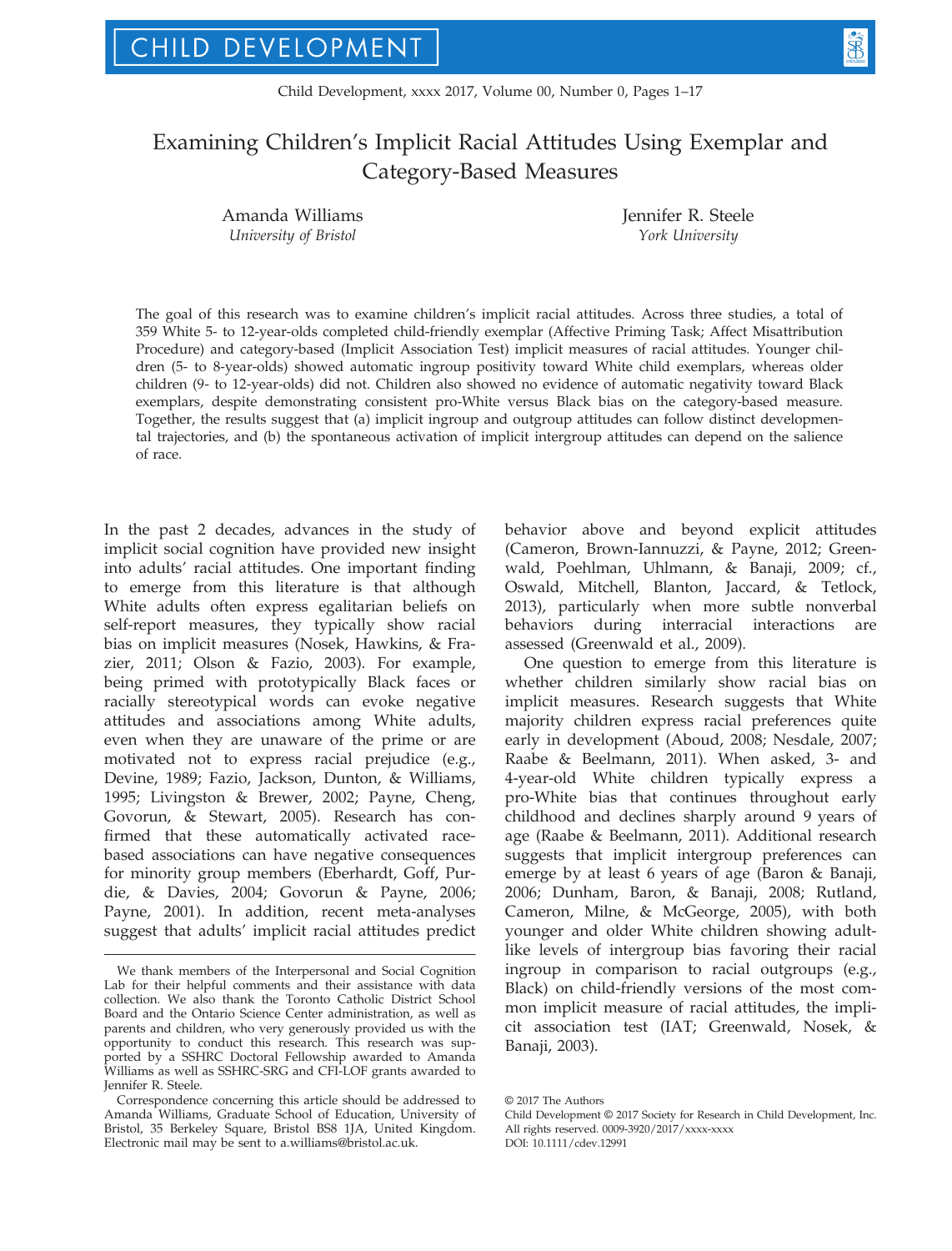## 2 Williams and Steele

The goal of the present research was to increase our understanding of implicit racial attitudes in childhood by examining whether White children show implicit racial biases toward racial exemplars (i.e., a White child vs. a Black child) that mirror their implicit intergroup attitudes toward racial categories (i.e., White vs. Black). Research with adults suggests that the automatic evaluation of racial exemplars can differ depending on whether the exemplars are being intentionally categorized by race (Olson & Fazio, 2003). However, to date, studies examining children's implicit racial attitudes have relied almost exclusively on measures that ask children to categorize targets by race. As such, we do not know whether and when racial exemplars will activate race-based attitudes for children. To address these questions, across three studies we examined whether White children show racial preferences using exemplar-based priming measures of implicit attitudes.

# Implicit Attitudes

Implicit attitudes have been defined as "unintentional, resource-independent, unconscious, uncontrollable" (Gawronski & De Houwer, 2014, p. 284) evaluations that are spontaneously activated by the presence of an attitude object. As compared to self-reports, implicit measures are meant to assess attitudes that people may be unable or unwilling to disclose (Greenwald et al., 2003). In studies with adults and children, implicit racial attitudes have most frequently been assessed using the IAT (see Nosek et al., 2011, for a review), a reaction-time measure that estimates relative evaluations of two racial groups (e.g., White vs. Black). In order to successfully complete this measure, participants must intentionally categorize targets by race. The findings from a growing number of studies with young children provide robust evidence that implicit intergroup biases are present from early childhood (see Dunham et al., 2008 for a review) and remain stable across development (Dunham, Chen, & Banaji, 2013; Dunham et al., 2008; cf.,

Baron, 2015). When categorizing targets by race, White British children aged 6–16 years (Rutland et al., 2005), as well as White American 6- and 10 year-olds (Baron & Banaji, 2006; see Raabe & Beelmann, 2011, for a review), demonstrate a consistent implicit intergroup preference for White relative to Black racial groups at a magnitude comparable to that found with adults.

These initial findings have provided valuable information about children's implicit attitudes when they are intentionally categorizing others by race. However, based on the research to date, we do not know whether similar racial biases would emerge in response to racial exemplars when children are not asked to categorize them by race, and whether this might differ across development. As we outline in Figure 1, in order for race-based associations to be activated and applied in response to a racial exemplar, the exemplar must first be categorized primarily by race. There is extensive research to suggest, however, that for adults, racial categorization is not inevitable. For example, targets were not spontaneously categorized by race when adults were cognitively busy (Gilbert & Hixon, 1991), or when contextual cues or personal motivations encouraged adults to categorize targets by a competing identity (Macrae, Bodenhausen, & Milne, 1995; Mitchell, Nosek, & Banaji, 2003; Sinclair & Kunda, 1999; Steele, George, Cease, Fabri, & Schlosser, in press). In addition, both theory and research suggest that while children can categorize others by race when asked to do so, they may not consistently use race as a psychologically meaningful basis for grouping others (Pauker, Williams, & Steele, 2016, 2017). For example, when presented with a picture of Barack Obama, children may spontaneously categorize him by profession ("he was the president") and not by his race (see Lipman, Steele, & Williams, 2013; Mitchell et al., 2003; Steele et al., in press).

Once categorized primarily by race, race-based attitudes can only be activated and applied if a child has acquired a sufficiently consistent positive or negative attitude toward members of that racial



Figure 1. This model outlines the conditions under which a child may (or may not) activate and apply race-based attitudes in response to a racial exemplar.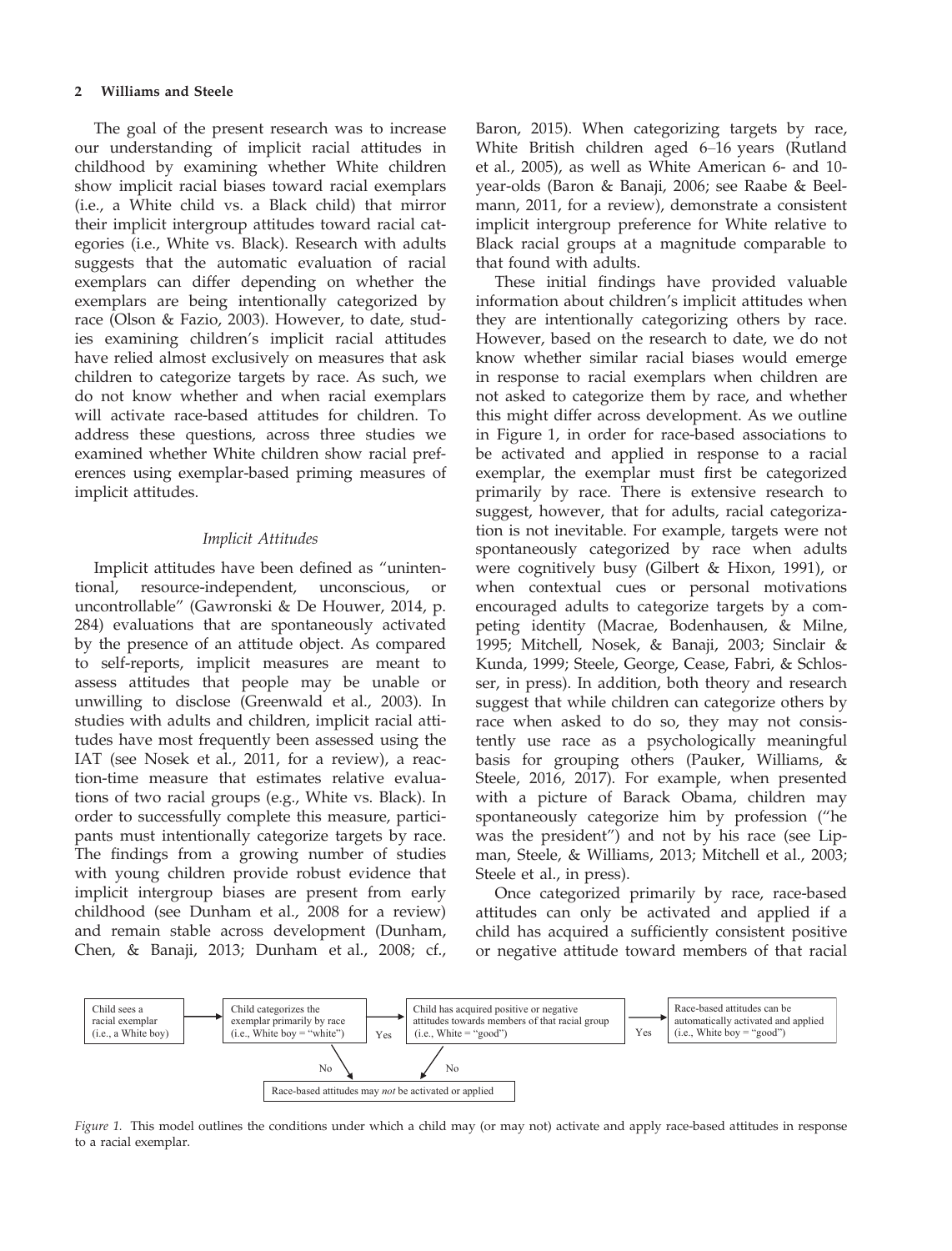group (Figure 1). However, based on research to date, it is not clear whether the implicit pro-White (vs. Black) intergroup biases typically displayed by White children reflect attitudes toward only one racial group (i.e., positivity toward the White racial ingroup or negativity toward the Black racial outgroup) or attitudes toward both. If we wish to develop interventions aimed at improving intergroup attitudes, it will be important to understand whether consistent attitudes are spontaneously activated in response to both ingroup and outgroup racial exemplars, and whether this differs across development.

# Prejudice Development

Building on current theories of prejudice development, there are a number of reasons to suspect that, for younger children, racial ingroup exemplars (e.g., a White child) should spontaneously elicit positivity, even when White children are not asked to categorize targets by race. Several prominent social developmental theories of prejudice suggest that early childhood is a pivotal period for the initial acquisition of racial stereotypes and preferences (Aboud, 1988; Bigler & Liben, 2007; Nesdale, 2007). Until at least 8 years of age, children focus primarily on themselves and their ingroups, holding the egocentric and then sociocentric view that they are, and should objectively be, viewed more positively than others (Aboud, 1988, 2008). Early childhood is also marked by age-specific processing styles that impact interpersonal judgments and evaluations. Between 4 and 7 years of age, perceptual processes dominate, with children focusing on visual cues such as race to categorize and evaluate the self and others (Aboud, 2008). Although social cognitive theories of prejudice development have not focused on the automatic activation of racial attitudes per se, both theory and research suggest that children should show implicit favoritism toward racial ingroup members in early childhood, even when they are not asked to categorize others by race (Cameron, Alvarez, Ruble, & Fuligni, 2001).

It is less clear, however, whether older children would similarly activate positivity in response to a racial ingroup member. Given that we expect younger White children to spontaneously show implicit racial preferences favoring White exemplars, and that older White children consistently show an implicit pro-White (vs. Black) intergroup bias when required to categorize others by race, one possibility is that older children would also activate and apply positivity in response to novel

racial ingroup exemplars. However, there are also a number of reasons why we might not expect older children to show implicit bias favoring racial ingroup members on exemplar measures. Social cognitive developmental theories of prejudice suggest that in late childhood, after 8 years of age, cognitive processes begin to dominate over perceptual processes (Aboud, 2008). Around this same time, White children begin to express less racial prejudice as they gain a better appreciation of the differences among members of a common group and internalize social norms that discourage racism (Aboud, 2008; Rutland et al., 2005). It seems possible, therefore, that positivity in response to racial ingroup members might not be automatically activated by racial exemplars in late childhood, except in contexts where race is a salient and functionally useful dimension along which to categorize others (Pauker et al., 2016; see also Bigler & Liben, 2007).

One additional question is whether racial outgroup members, such as Black exemplars, spontaneously activate negativity among White children. We suggest that in order for a racial exemplar (e.g., a Black child) to activate race-based attitudes, the exemplar must not only be categorized by race (e.g., "Black"), but affect toward members of that racial group (i.e., Black = "bad") must be sufficiently acquired to be activated (Figure 1). However, recent theories of implicit intergroup cognition suggest that implicit attitudes reflect "a rapidly forming ingroup-favoring tendency" (Dunham et al., 2008, p. 248), suggesting that intergroup biases in childhood may reflect an automatic positivity toward the ingroup, and not necessarily a corresponding automatic negativity toward outgroups. Consistent with this possibility, some theories of prejudice development (e.g., Nesdale, 2007) suggest that explicit ethnic attitudes in childhood arise as a result of ingroup preference, and not from a dislike of outgroups; it is only as children move toward adolescence that they may shift from ingroup preference to outgroup prejudice. Taken together, these theories suggest that exemplars from racial outgroups might not spontaneously activate negativity in childhood.

To date, only a single published research paper has examined children's implicit racial attitudes using priming measures, and the results are consistent with these possibilities. Degner and Wentura (2010) asked children aged 9–14 years to complete affective priming tasks (APT) which presented supraliminal or subliminal primes of German/ Dutch (ingroup) and Turkish/Moroccan (outgroup) men. Across four studies there was little evidence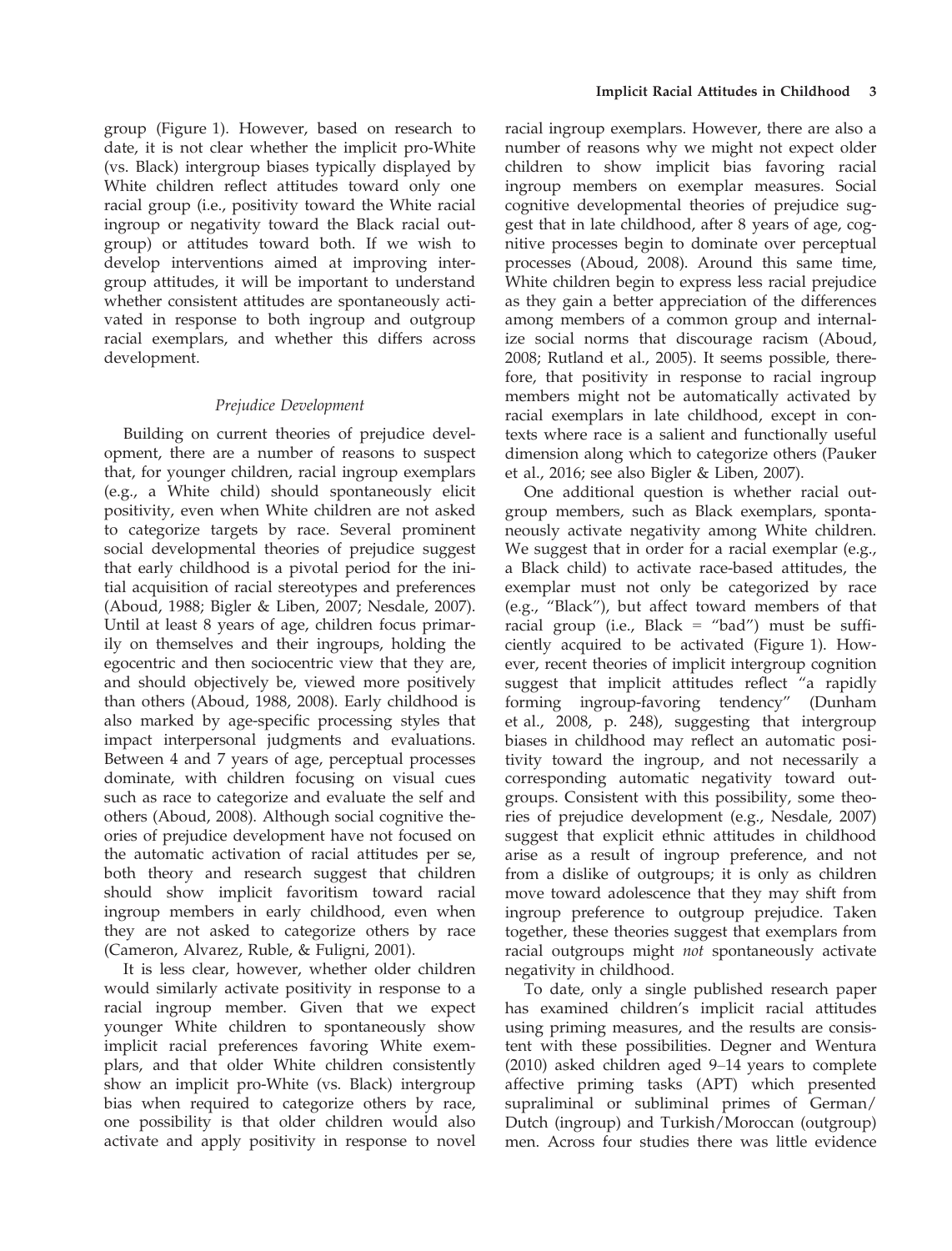of implicit intergroup bias in late childhood (9– 11 years) when the racial group of the targets was not explicitly made salient to the participants. However, when racial categories were made salient and task-relevant, older children demonstrated implicit intergroup bias that mirrored the pattern of results found with the IAT (Degner & Wentura, 2010; see also Livingston & Brewer, 2002; Olson & Fazio, 2003). Although Degner and Wentura (2010) did not examine the racial attitudes of younger children, their findings suggest that older children may only spontaneously activate intergroup racial biases when the task requires that they categorize others by race.

# **Overview**

In the present research, we examined whether White children show implicit racial biases in response to White and Black racial exemplars. We examined this question by administering exemplarbased priming measures to children. Although used less frequently than the IAT (Nosek et al., 2011), priming measures such as the APT (Degner & Wentura, 2010; Fazio et al., 1995; Livingston & Brewer, 2002; Olson & Fazio, 2003) and the affect misattribution procedure (AMP; Payne et al., 2005) have been previously used to assess implicit racial bias among adults. In these measures, participants are presented with multiple trials in which a stimulus prime (e.g., a picture of a Black or White child) is followed quickly by a target image (e.g., a valenced picture in the APT or a neutral inkblot in the AMP) that participants categorize as pleasant or unpleasant. The underlying premise is that affect elicited by the prime is transferred to the target. In the APT, this takes the form of response facilitation or interference (Wentura & Degner, 2010), whereas in the AMP, this is due to affect misattribution (Payne et al., 2005).

In priming measures, participants can spontaneously categorize primes by race; however, they are not explicitly required to do so. As such, primes are processed as individuals and not necessarily as members of a racial group (Degner & Wentura, 2010; Livingston & Brewer, 2002; Olson & Fazio, 2003), allowing us to determine whether racial exemplars spontaneously activate racial attitudes. In addition, racial targets are not presented in a comparative manner and responses to one target category (e.g., the racial category White) are not made relative to another (e.g., the racial category Black). Thus, priming measures provide the

opportunity for attitudinal components (i.e., positivity activated by White faces, negativity activated by Black faces) to be decomposed (Degner & Wentura, 2010; Gawronski & De Houwer, 2014).

Across three studies we examined the implicit racial attitudes of younger (5- to 8-year-olds) and older (9- to 12-year-olds) White children in the large metropolitan city of Toronto. Our primary goal was to examine whether children show spontaneously activated affect in response to racial exemplars that mirror their implicit intergroup attitudes toward racial categories. To assess children's attitudes, we created child-friendly versions of priming measures that have been used with adults, including the APT (Study 1) and AMP (Studies 2 and 3).

Consistent with theory and research examining prejudice development (Aboud, 2008; Cameron et al., 2001; Dunham et al., 2008; Raabe & Beelmann, 2011), we hypothesized that in early childhood (5–8 years) when perceptual processing and sociocentrism dominate (Aboud, 2008), children would show implicit ingroup favoritism. Such a finding would suggest that, even when young children are not asked to categorize others by race, racial ingroup exemplars spontaneously activate positivity when presented as primes. Replicating previous research with 6-year-olds (Baron & Banaji, 2006; Rutland et al., 2005), we also expected younger children to display intergroup bias on an implicit measure that required racial categorization.

We also tested the possibility that, consistent with the findings of Degner and Wentura (2010), racial preferences would not be activated on priming measures in late childhood (9–12 years). We made this prediction based on children's decreased reliance on perceptual distinctions, such as race, as a spontaneous basis for social categorization and judgment at this age (Aboud, 2008; Degner & Wentura, 2010; Pauker et al., 2016, 2017). We expected, however, that when older children were required to construe targets as members of their racial categories, as is the case on the IAT, implicit intergroup bias would be found.

Across each of the studies, we focused on the implicit racial attitudes of White majority children in response to White ingroup members and Black outgroup members. We selected Black children (Studies 1 and 2) and adults (Study 3) as the racial outgroup because research examining the racial attitudes of adults in North America has found that bias is often directed toward members of this racial group (e.g., Devine, 1989; Kawakami, Dunn, Karmali, & Dovidio, 2014; Payne et al., 2005). We reasoned that if negative attitudes toward racial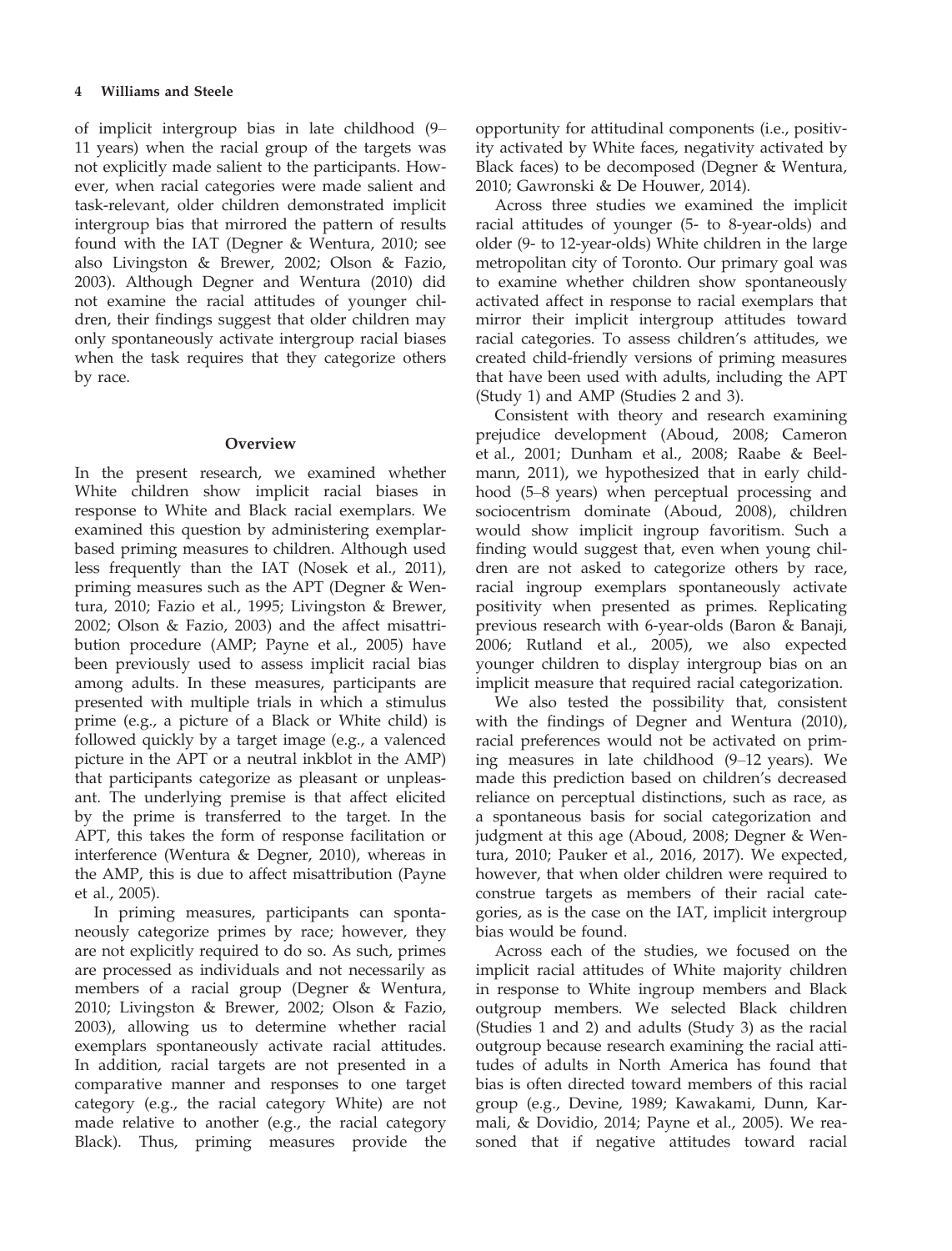outgroup exemplars are spontaneously activated for White majority children, these biases would be particularly likely to emerge in response to targets from this racial outgroup. Consistent with the possibility that outgroup negativity becomes acquired more gradually over time (Degner & Wentura, 2010; Nesdale, 2007), we expected to find no evidence that Black racial primes would elicit negative evaluations in either early or late childhood.

#### Study 1

The main goal of Study 1 was to determine whether younger (aged 6–7 years) and older (aged 9–10 years) White children show evidence of implicit racial biases in response to racial exemplars. If the intergroup attitudes that are acquired in early childhood largely reflect ingroup favoritism (Aboud, 2008; Dunham et al., 2008), we would expect young children to show implicit positivity in response to White primes, even when they are not being asked to categorize primes by race. By contrast, we would expect that for older children, who may be less likely to spontaneously construe others by their racial group membership, these implicit biases would only emerge when the task requires that they categorize primes by race. In addition, we expected outgroup negativity to become automatic later in development (Degner & Wentura, 2010; Dunham et al., 2008; Nesdale, 2007), and therefore, we did not anticipate that younger and older children would demonstrate implicit negativity in response to Black exemplars.

# Method

## Participants

Ninety-eight White children were recruited from and tested in public schools located in the Greater Toronto Area. Data were collected from April to June 2008. Seven children were unable to complete the study because of comprehension issues  $(n = 2)$ , technical issues  $(n = 2)$ , or experimenter error  $(n = 3)$ , leaving a final sample of 91 participants. This included 37 younger children who ranged in age from 6 years, 4 months to 7 years, 4 months (20 boys, 17 girls; median age  $= 6$  years, 9 months) and 54 older children who ranged in age from 9 years, 5 months to 10 years, 5 months (31 boys, 23 girls; median age = 9 years, 11 months). Participants were recruited from communities with mean annual household incomes ranging from \$66,000 to

\$102,000 and with an average of 21% of area residents holding at least one university degree. Parental permission and children's verbal assent were obtained prior to the study and each child received a certificate and a small token of appreciation (i.e., a pencil) after participating.

# Measures

Child-friendly APT. In the priming task, we made use of neutral primes, race primes, and valenced target images. The neutral primes included color photographs of four tables and four chairs. The race primes included color photographs of eight White and eight Black boys that were matched for attractiveness and emotional expression, and were cropped at the mouth (Greenwald et al., 2003; see Data S1 for information on stimuli). Valenced target images consisted of 16 simple line drawings, 8 of which were positively valenced (i.e., smiling face) and 8 of which were negatively valenced (i.e., frowning face; Rutland et al., 2005).

Child-friendly IAT. The child-friendly IAT (Child IAT) was modeled after the adult version (Greenwald et al., 2003) with the exception that it consisted entirely of pictorial stimuli (Rutland et al., 2005; Williams, Steele, & Lipman, 2016). The target concept of race was represented by previously unseen color photographs of four Black and four White boys matched for attractiveness and emotional expression. The attribute dimension was represented by previously unseen line drawings of four happy and four sad cartoon faces (Rutland et al., 2005).

## Procedure

Children were individually tested by one of two trained experimenters on a laptop computer in a quiet location within the school. During testing, the experimenter read the instructions to the children and remained present during the entire testing session to help keep children on-task. Children first completed the child-friendly APT (Child APT) which consisted of three phases.

In Phase 1 of the Child APT, participants were presented with the positively and negatively valenced target images one at a time in random order. Following a fixation of 350 ms, each image was individually presented in the middle of the screen with an inter-trial interval of 1,500 ms (Fazio et al., 1995). Children were asked to quickly sort them using two computer keys. For incorrect responses, feedback (a blue X) remained on the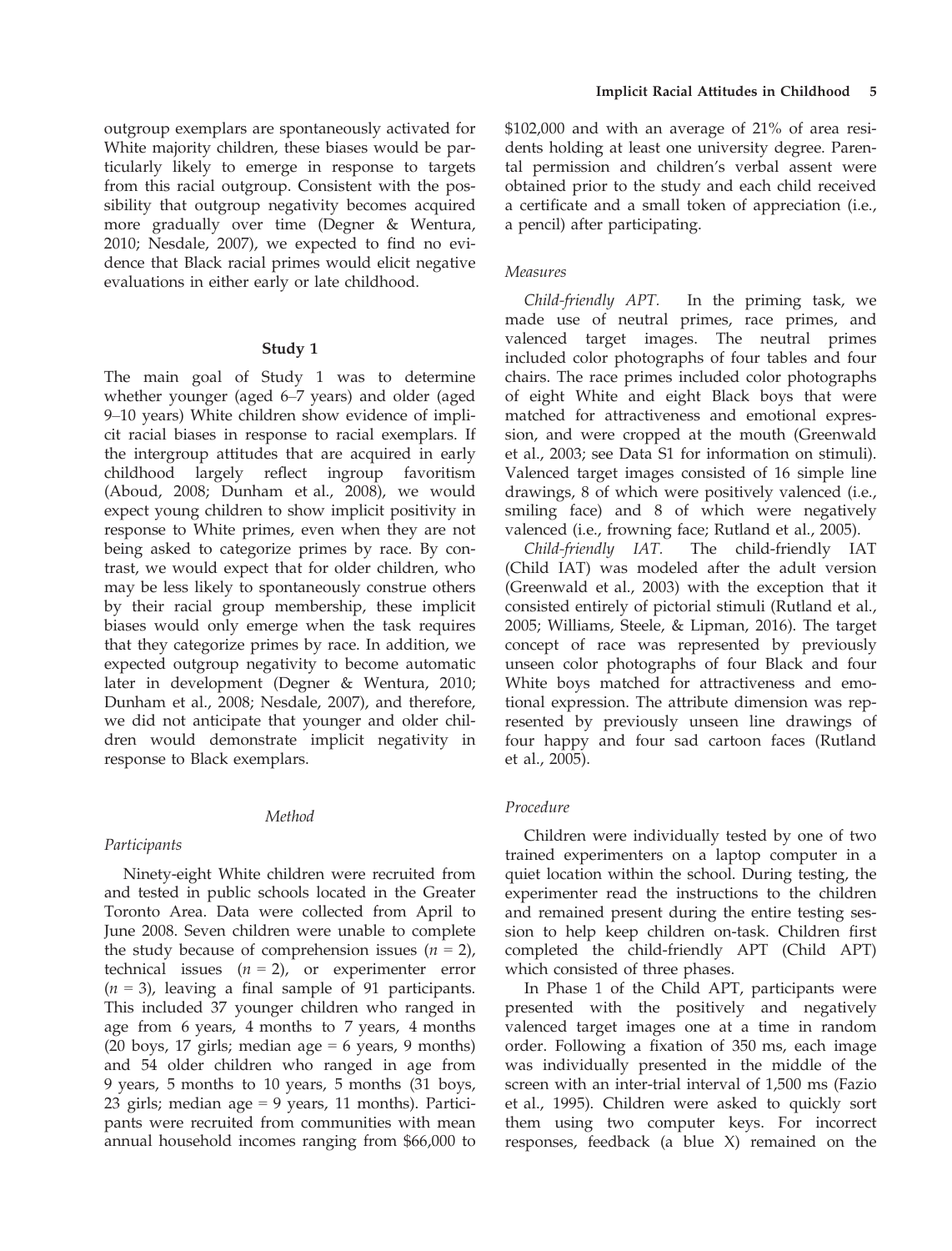screen until the correct response was made. A header that contained a happy line drawing on one side of the screen and sad line drawing on the other reminded children of their response options.

In Phase 2 of the Child APT, children were familiarized with photographs of boys and furniture. Each trial began with a fixation cross presented in the center of the screen for 350 ms, followed by an image (either a photograph of a boy or of a piece of furniture) that remained visible until it was categorized using one of three computer keys (see Data S1 for details). Each trial was separated by a blank screen (inter-trial interval of 1,000 ms). To ensure that the pictures were attended to, participants were repeatedly prompted by the experimenter to look at the photographs with the ostensible justification being that they would have to recall them later. In reality, there was no later memory test (Fazio et al., 1995). Each photograph was presented twice and feedback was provided for incorrect categorizations. A header remained on-screen to remind children of their response options.

After a brief pause, participants completed the critical priming trials (Phase 3). All of the stimuli used in this phase had been previously presented in Phase 1 or 2. In each trial in Phase 3, participants saw a prime (315 ms), a blank screen (135 ms), and a valenced target image which remained on-screen until it was categorized as either pleasant or unpleasant (Fazio et al., 1995). In the practice  $(n = 8)$  and filler trials  $(n = 48)$ , primes consisted of a photograph of a table or chair, followed by a randomly selected valenced line drawing seen in Phase 1. In the critical trials ( $n = 64$ ), primes consisted of a photograph of a White or Black boy, followed by one of four critical targets (two positively and two negatively valenced images) selected a priori from Phase 1 (Fazio et al., 1995; see also Degner & Wentura, 2010). Each race prime was followed by each critical valenced target image exactly once. A header remained on screen to remind children of their response options and feedback was provided for incorrect categorizations. Internal consistency was estimated as outlined by Cunningham, Preacher, and Banaji (2001). For our sample,  $\alpha$  = .23, replicating the typically low reliability of comparable priming measures completed by children and adults (e.g., Bosson, Swann, & Pennebaker, 2000; Cunningham et al., 2001; Degner & Wentura, 2010).

Children then completed the Child IAT, which consisted of seven blocks (Greenwald et al., 2003). In Block 1 (20 trials), participants categorized

pictures of Black and White boys by race using two computer keys. A header that presented a cartoon image of a Black child and a White child remained on screen to remind children of their response options. In Block 2 (20 trials), line drawings of happy and sad faces were sorted using the same two computer keys and a header that presented a happy and sad line drawing face remained on the screen. Blocks 3 (20 trials) and 4 (40 trials), contained the first set of critical trials. Participants categorized photographs representing one racial group (e.g., Black) and one attribute (e.g., positive) using one computer key and the other racial group and attribute (e.g., White and negative) using the other computer key. Block 5 was similar to Block 1; however, the racial groups associated with the computer keys were reversed. Blocks 6 (20 trials) and 7 (40 trials) contained the second set of critical trials. Participants categorized the racial group and attribute images using the retrained key associations (e.g., White and positive shared one key and Black and negative shared the other). In each block, images were randomly presented, a header remained at the top of the screen to remind children of their response options, and incorrect responses elicited a blue "X" that appeared until the correct response was made. The order of the critical blocks and keys associated with the critical pairings were counterbalanced between participants. For our sample,  $\alpha$  = .78, which is comparable to what has been found previously with children and adults (Williams & Steele, 2016). The implicit measures were completed in this order to prevent carryover effects of racial categorization (Degner & Wentura, 2010; Olson & Fazio, 2003).

# Results and Discussion

# Child APT

Data were trimmed to ensure that only valid responses were included in the analyses (see Degner & Wentura, 2010 for similar outlier criteria); incorrect responses were removed (6.1% of total responses), as were reaction times less than or greater than 2 SDs from the mean latency for each participant (4.5%). Mean latencies to the priming trials provided four Prime-Target Valence scores for each participant (i.e., White-Positive, White-Negative, Black-Positive, and Black-Negative).

A 2 (race of prime: White vs. Black)  $\times$  2 (valence of target: positive vs. negative)  $\times$  2 (age of participant: younger vs. older) mixed analysis of variance (ANOVA) was conducted, with the first two factors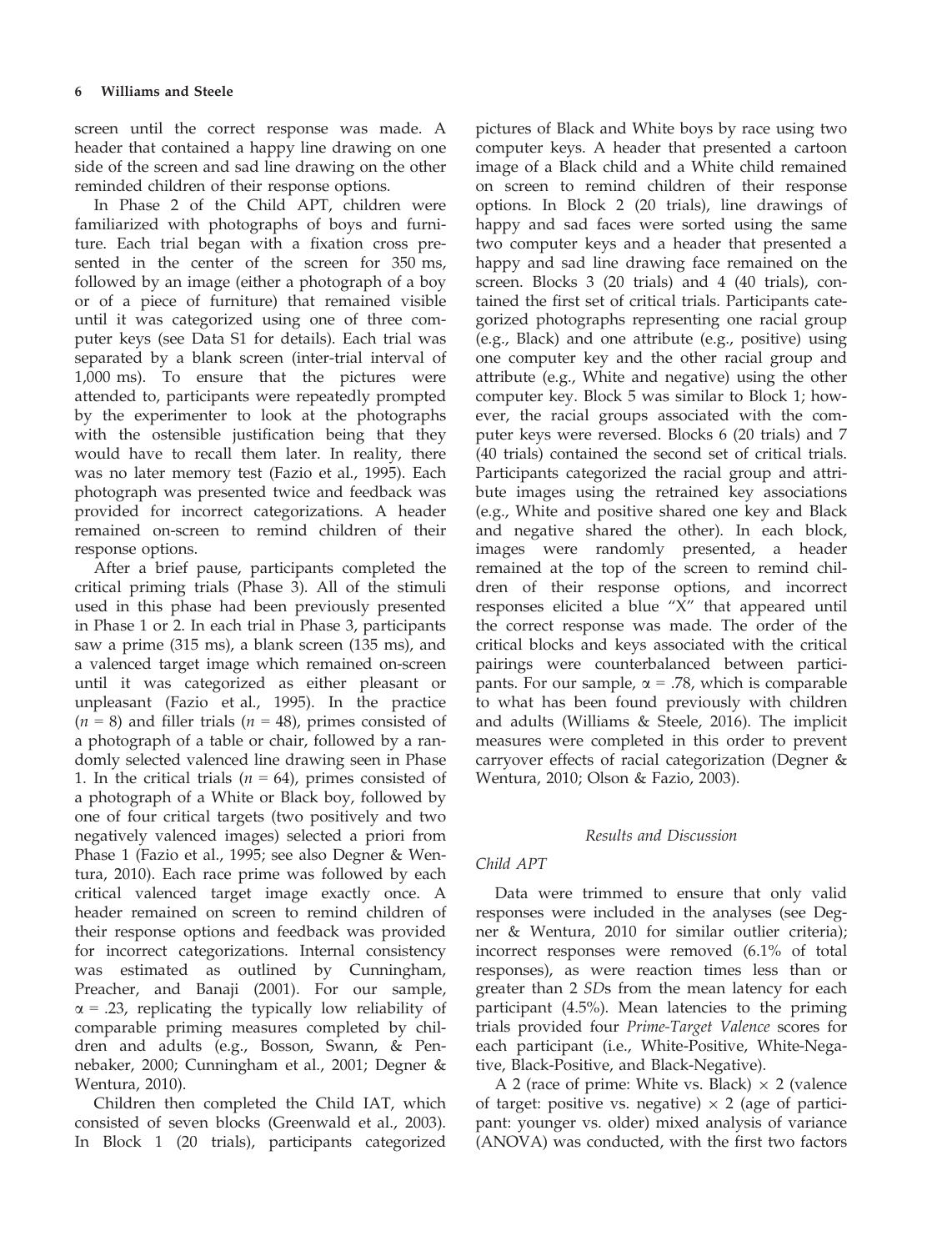within-subjects. A significant main effect of valence of target emerged,  $F(1, 89) = 9.20$ ,  $p = .003$ ,  $d = 0.31$ , as did a main effect of age,  $F(1)$ , 89) = 87.34,  $p < .001$ ,  $d = 1.99$ , and an interaction between race of prime and valence of target, F(1, 89) = 11.06,  $p = .001$ ,  $\eta_{\rm p}^2 = .11$ . These main effects and interaction were qualified by the three-way interaction between race of prime, valence of target, and age of participant,  $F(1, 89) = 8.30$ ,  $p = .005$ ,  $\eta_p^2 = .09.$ <br>To de

To decompose this interaction, 2 (race of prime: White vs. Black)  $\times$  2 (valence of target: positive vs. negative) within-subjects analyses of variance were conducted separately for younger and older children. For younger children, the two-way interaction between race of prime and valence of target emerged,  $F(1, 36) = 8.19$ ,  $p = .007$ ,  $\eta_{\rm p}^2 = .19$ . Although these indices must be interpreted with caution due to the potential for main effects of target valence to distort the results (see Degner & Wentura, 2010), follow-up paired-samples  $t$  tests suggest that this interaction was driven largely by ingroup positivity. Following White primes, younger children were faster to respond to positive targets ( $M = 1,081$  ms,  $SD = 262$ ) as compared with negative targets  $(M = 1,180 \text{ ms}, SD = 326)$ ,  $t(36) = 4.27$ ,  $p < .001$ ,  $d = 0.70$ . As expected, younger children showed no outgroup negativity. Following Black primes, responses were no faster for negative targets ( $M = 1,141$  ms,  $SD = 291$ ) as compared with positive targets  $(M = 1,159 \text{ ms}, SD = 318), t(36) =$  $-0.48$ ,  $p = .63$ ,  $d = 0.08$ , see Figure 2.

Older children only demonstrated a main effect for valence of target,  $F(1, 53) = 8.51$ ,  $p = .005$ ,  $d = 0.40$ ; they were faster to respond to positive targets  $(M = 1,120 \text{ ms}, SD = 273)$  as compared to



Figure 2. Mean raw response time (ms) to valenced targets (positive, negative) by prime type (White, Black) and age group (younger, older children) in Study 1. Smaller scores indicate facilitated (faster) responding. Error bars represent standard error. \*\* $p < .001$ .

negative targets  $(M = 1.161$  ms,  $SD = 301$ ), regardless of the race of the preceding prime. The twoway interaction between prime and valence was not significant,  $F(1, 53) = 0.36$ ,  $p = .55$ ,  $n_p^2 = .007$ .<br>As can be seen in Figure 2, there was no evidence As can be seen in Figure 2, there was no evidence of ingroup positivity or outgroup negativity among older children.

# Child IAT

D scores were created as outlined by Greenwald et al. (2003), such that higher scores indicated stronger implicit preference for the racial category White over Black. An independent-samples t-test comparing D scores by age revealed no difference in intergroup bias for younger or older children,  $t(89) = 1.18$ ,  $p = .24$ ,  $d = 0.25$ . Consistent with previous research (Baron & Banaji, 2006), one-sample  $t$  tests comparing the  $D$  scores to  $0$  revealed that both younger  $(D = .23, SD = 0.40), t(36) = 3.55,$  $p = .001$ ,  $d = 0.58$ , and older  $(D = .15, SD = 0.27)$ ,  $t(53) = 4.00$ ,  $p < .001$ ,  $d = 0.54$ , children displayed implicit intergroup bias favoring the White racial category.

In Study 1, we examined White children's implicit attitudes following racial exemplar primes. As expected, a priming effect emerged for younger, but not older, children in the form of ingroup positivity. In addition, neither younger nor older children showed evidence of outgroup negativity on this priming measure. Consistent with previous findings (Baron & Banaji, 2006; Rutland et al., 2005), children's category-based bias on the Child IAT did not differ by age; both younger and older children showed preference for White over Black target faces when they were categorized by race. These findings provide some initial support for the possibility that older children do not rapidly and spontaneously activate and apply consistent affective responses to racial ingroup exemplars, unless racial categorization is made task-relevant, as in the Child IAT (see also Degner & Wentura, 2010, Studies 3 and 4).

## Study 2

To further examine children's implicit attitudes toward racial exemplars, we sought to replicate and extend the findings from Study 1 by administering a different priming measure, the AMP (Payne et al., 2005), in Study 2. The AMP is ideal for use with children because it requires a limited number of trials and does not rely on response latencies that can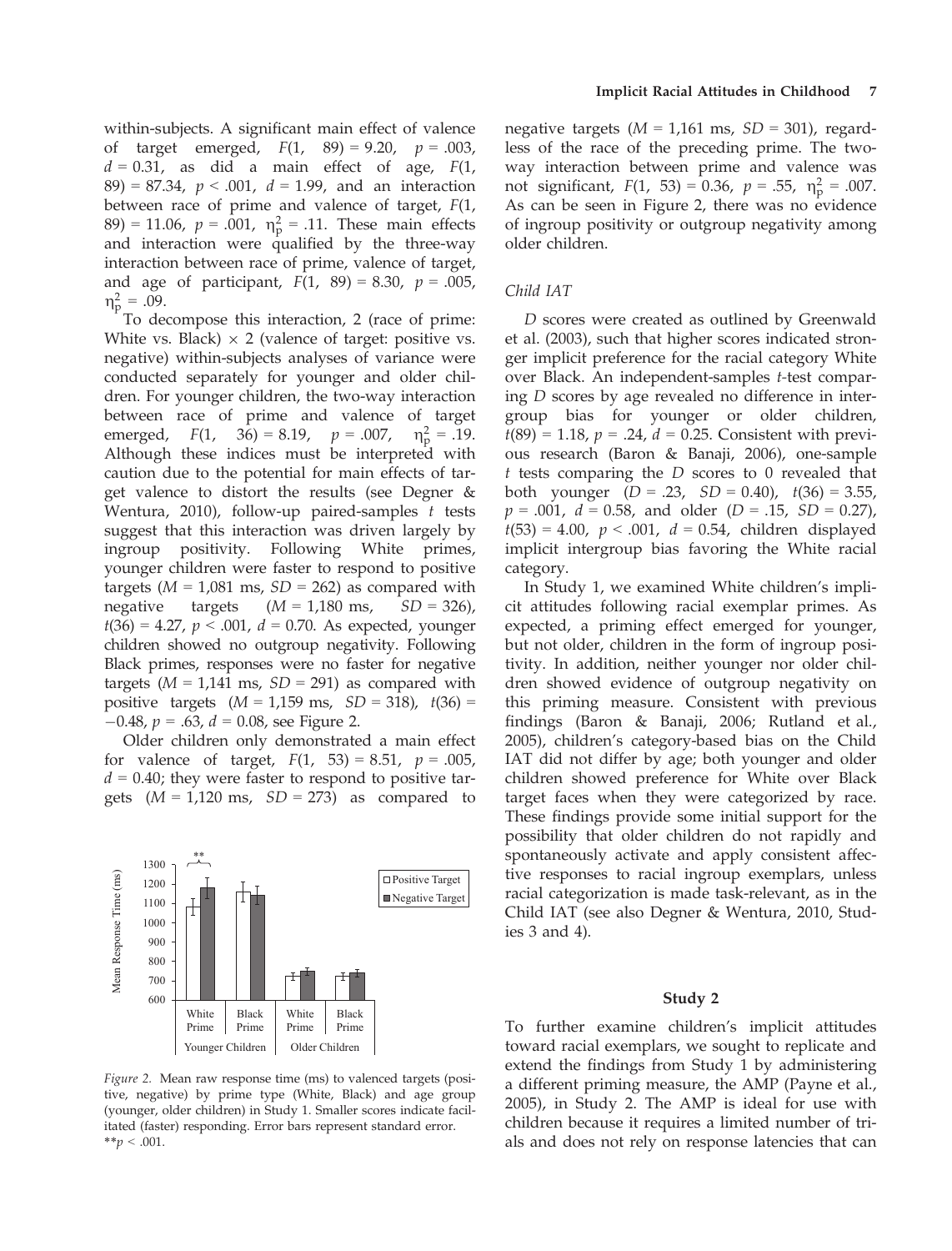be influenced by temporary distractions (Williams et al., 2016). Despite the reduced number of trials, the AMP demonstrates strong internal consistency and large effect sizes when administered to adults (e.g., Gawronski & De Houwer, 2014; Payne et al., 2005). Importantly, as with the APT, primes are not categorized by race and are not presented in comparison to one another, allowing us to estimate distinct ingroup and outgroup evaluations.

Consistent with the adult version of this measure (Payne et al., 2005), the proportion of neutral targets (inkblots) rated as pleasant as opposed to unpleasant following White racial primes, Black racial primes, and neutral primes was used to estimate implicit racial attitudes. As in Study 1, we predicted that implicit positivity toward racial ingroup members would emerge for younger, but not older, children. In addition, we predicted that we would find no evidence of negative affect in response to Black exemplar primes in either early or late childhood.

# Method

# Pilot Study: Validation of a Child-Friendly Race AMP

As the AMP had not been previously used as an implicit measure of children's racial attitudes, a pilot study was conducted to determine whether children could successfully complete the Child-Friendly AMP (Child AMP) and whether the measure would demonstrate the anticipated pattern of results. Thirty-eight White children with parental permission were individually tested in a public school located in the Greater Toronto Area. Data were collected in December 2011. The sample consisted of 17 younger children who ranged from 6 years, 7 months to 8 years, 8 months (8 boys, 9 girls; median  $age = 7 \text{ years}$ , 11 months) and 21 older children who ranged from 9 years, 1 month to 11 years, 2 months (14 boys, 7 girls; median age = 9 years, 10 months). Parents reported a modal annual household income of \$100,000– \$150,000 and 53% had obtained at least one university degree.

Children first completed an adapted version of the AMP (Child AMP). Images of eight White and eight Black boys, as well as eight gray squares, were used as the race and neutral primes, respectively. Target images were inkblots that were pretested to be neutral in valence (Williams et al., 2016). The Child AMP was presented as a judgment game (Payne et al., 2005) where children were told that they would briefly see inkblots and their task was to indicate whether the inkblot was "nice" or "not so nice" by pressing one of two computer keys. Participants were told "to warn you that the inkblot is coming, you will see a real-life image before each inkblot," but it was stressed that we were only interested in what children thought about the inkblot and each child was asked to "tell us about the inkblot as best you can, no matter what picture is in front of it." A pictorial header always remained on screen to remind children of their response options. Each trial began with a blank screen for 520–1,020 ms, followed by a prime image in the center of the screen for 180 ms, a blank screen for 300 ms, an inkblot for 240 ms, and finally a mask that remained visible until a response was made. In each trial, the inkblot was randomly selected without replacement. Each prime image was seen twice, thus children completed 48 critical trials (White, Black, and neutral primes). To validate the measure, children subsequently completed 32 trials containing normatively positive and negative primes ( $\alpha$  = .80; Payne et al., 2005; Williams et al., 2016; see Data S1). Finally, children completed a Child IAT comparable to the one used in Study 1 (see Data S1 for more information).

Child AMP. The proportion of inkblots judged as pleasant following each type of prime was calculated separately, resulting in distinct White, neutral, and Black priming indices (Payne et al., 2005). To test our predictions, we conducted a 3 (prime: White vs. neutral vs. Black)  $\times$  2 (age of participant: younger vs. older) mixed ANOVA with the first factor within-subjects. A main effect of prime emerged,

 $F(2, 35) = 10.10, p < .001, \eta_{\rm p}^2 = .37$ , that was quali-<br>fied by a significant Prime  $\times$  Age interaction  $F(2, 35)$ fied by a significant Prime  $\times$  Age interaction, F(2,  $(35) = 4.21$ ,  $p = .02$ ,  $\eta_p^2 = .19$ . Paired-samples *t*-tests comparing responses following White, neutral, and Black primes revealed that younger children demonstrated a significant priming effect driven by ingroup positivity; they judged a greater proportion of inkblots as pleasant when they followed White primes  $(M = 0.67, SD = 0.15)$  as compared with neutral primes ( $M = 0.45$ ,  $SD = 0.18$ ),  $t(16) = 3.36$ ,  $p = .004$ ,  $d = 0.81$ , or Black primes (M = 0.53,  $SD = 0.22$ ,  $t(16) = 2.54$ ,  $p = .02$ ,  $d = 0.62$ . By contrast, younger children did not demonstrate evidence of automatic outgroup negativity; inkblots that followed Black primes were not judged as less pleasant than inkblots that followed neutral primes,  $t(16) = 0.85$ ,  $p = .41$ ,  $d = 0.21$ .

Older children did not demonstrate a race priming effect. Paired-samples  $t$  tests revealed no evidence of ingroup positivity; inkblots following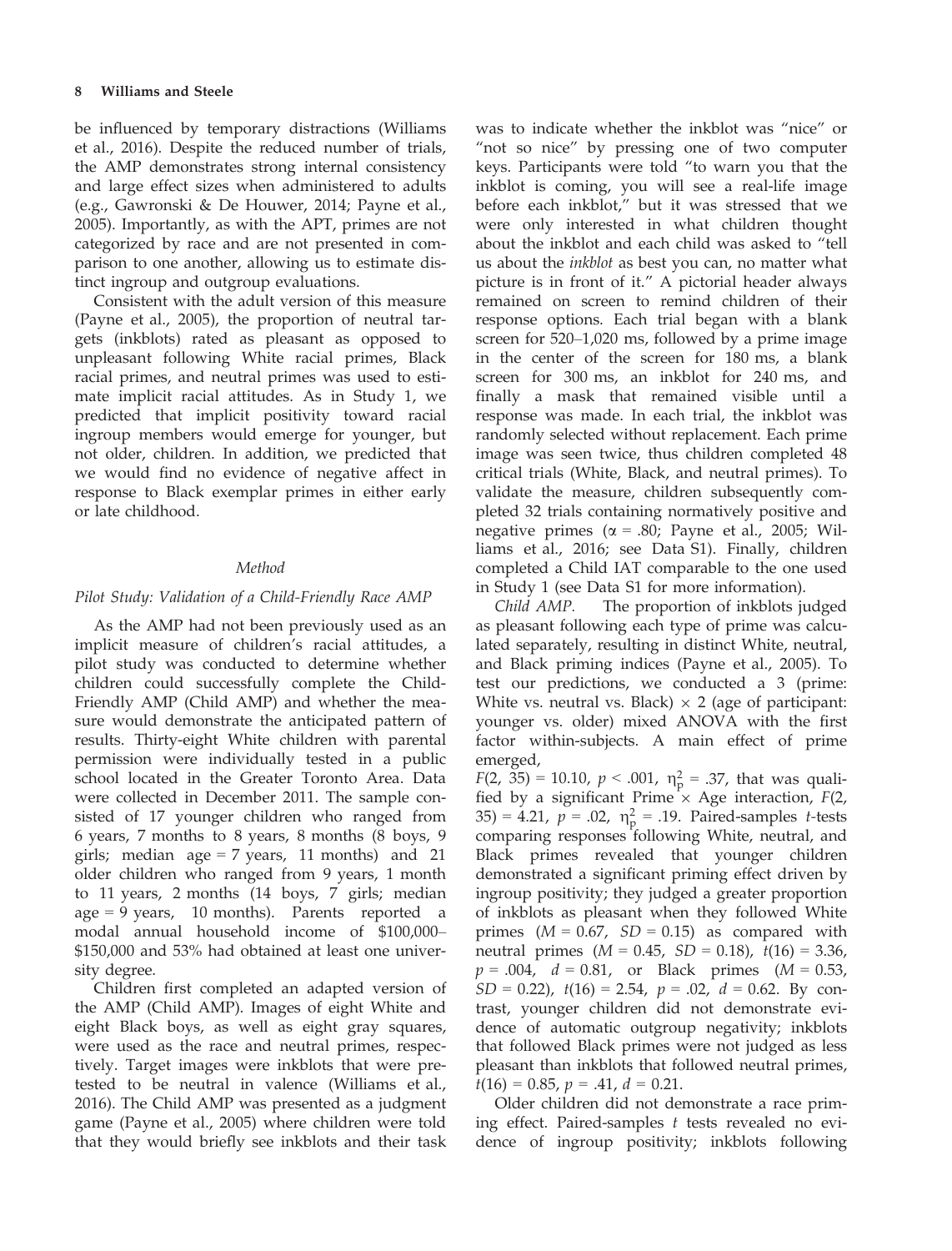White primes  $(M = 0.54, SD = 0.12)$  were not judged more positively than inkblots following neutral primes  $(M = 0.49, SD = 0.13), t(20) = 1.26,$  $p = .22$ ,  $d = 0.27$ , or Black primes  $(M = 0.51)$ ,  $SD = 0.14$ ,  $t(20) = 0.99$ ,  $p = .33$ ,  $d = 0.22$ . In addition, there was no evidence of outgroup negativity, as inkblots following Black primes were not judged to be less pleasant than inkblots following neutral primes,  $t(20) = 0.41$ ,  $p = .68$ ,  $d = 0.09$ . Replicating the results of Study 1, younger—but not older children demonstrated a reliable priming effect that was driven by ingroup positivity. In addition, both younger and older children failed to show implicit negativity following Black primes.

Child IAT. As in Study 1, both younger  $(D = .32, SD = 0.46), t(15) = 2.75, p = .02, d = 0.69,$ and older  $(D = .24, SD = .35)$ ,  $t(18) = 3.06$ ,  $p = .007$ ,  $d = 0.70$ , children demonstrated significant pro-White intergroup bias on the Child IAT, which did not differ by age,  $t(33) = 0.54$ ,  $p = .60$ ,  $d = 0.18$ .

#### Main Study

## Participants

One hundred twenty-seven White children were recruited from and tested at a community-based science center in the Greater Toronto Area. Data were collected in June 2013. Parents sampled at this location report a mean household income over \$100,000 and the majority (> 50%) report having completed at least one university degree. The data from 14 participants were excluded because they did not follow the instructions and either gave the same response for every item  $(n = 4)$ , used a response pattern  $(n = 3)$ , or explicitly reported judging the prime images as compared to the neutral targets ( $n = 7$ ). The final sample of 113 participants included 56 younger children who ranged in age from 5 years, 4 months to 8 years, 11 months (27 boys, 29 girls; median age  $= 7$  years, 5 months) and 57 older children who ranged in age from 9 years, 1 month to 12 years, 7 months (33 boys, 23 girls, one unspecified; median age = 10 years, 7 months). In addition, three children did not complete the Child IAT because of lack of interest  $(n = 2)$ or time constraints ( $n = 1$ ), and one child's data, with  $> 10\%$  of responses  $< 300$  ms (Greenwald et al., 2003), were excluded, resulting in a sample of 109 for Child IAT analyses.

# Measures

Child AMP. The Child AMP was identical to the task administered in the Pilot Study, with the exception that race primes were color photographs of the eight Black and eight White boys used in Study 1.

Child IAT. The Child IAT was identical to the task administered in the Pilot Study with the exception that pictures of four Black boys and four White boys previously seen in the Child AMP were used as target concept stimuli.

# Procedure

Children were individually tested by trained experimenters in a quiet location within the community setting. Each participant completed the Child AMP followed by the Child IAT. The Child AMP was administered as in the pilot study, with the exception that participants first completed two practice trials where stimuli were presented on paper. Children then completed five practice trials on the computer before completing the 48 race prime trials (White, Black, and neutral primes) and 32 reference primes ( $\alpha = .65$ ; see Data S1). The Child IAT was administered as described in Study 1 ( $\alpha = .57$ ).

#### Results and Discussion

## Child AMP

To examine children's implicit racial attitudes, a 3 (prime: White vs. neutral vs. Black)  $\times$  2 (age of participant: younger vs. older) mixed ANOVA with the first factor within-subjects was conducted. A main effect of prime emerged,  $F(2, 110) = 4.28$ ,  $p = .02$ ,  $\eta_{\text{p}}^2 = .07$ , as did a main effect of age,  $F(1, 111) = 6.47$   $n = .01$   $d = 0.48$  The Prime  $\times$  Age 111) = 6.47,  $p = .01$ ,  $d = 0.48$ . The Prime  $\times$  Age interaction was not significant,  $F(2, 110) = 1.82$ ,  $p = .17$ ,  $\eta_p^2 =$ , see Figure 3. However, to test our main bypotheses paired-samples t-tests comparing main hypotheses, paired-samples t-tests comparing responses following White, neutral, and Black primes were conducted separately for each age group. As expected, younger children demonstrated the predicted ingroup positivity; they were more likely to judge inkblots as pleasant when they followed White primes ( $M = 0.60$ ,  $SD = 0.19$ ) in comparison to neutral primes  $(M = 0.55, SD = 0.19)$ ,  $t(55) = 2.01$ ,  $p < .05$ ,  $d = 0.27$ , and marginally in comparison to Black primes  $(M = 0.56, SD = 0.19)$ ,  $t(55) = 1.99$ ,  $p < .06$ ,  $d = 0.27$ . In addition, as predicted, inkblots that followed Black primes were not rated differently from inkblots that followed neutral primes,  $t(55) = 0.33$ ,  $p = .75$ ,  $d = 0.04$ .

Replicating Study 1, inkblots following White primes ( $M = 0.52$ ,  $SD = 0.17$ ) were not judged more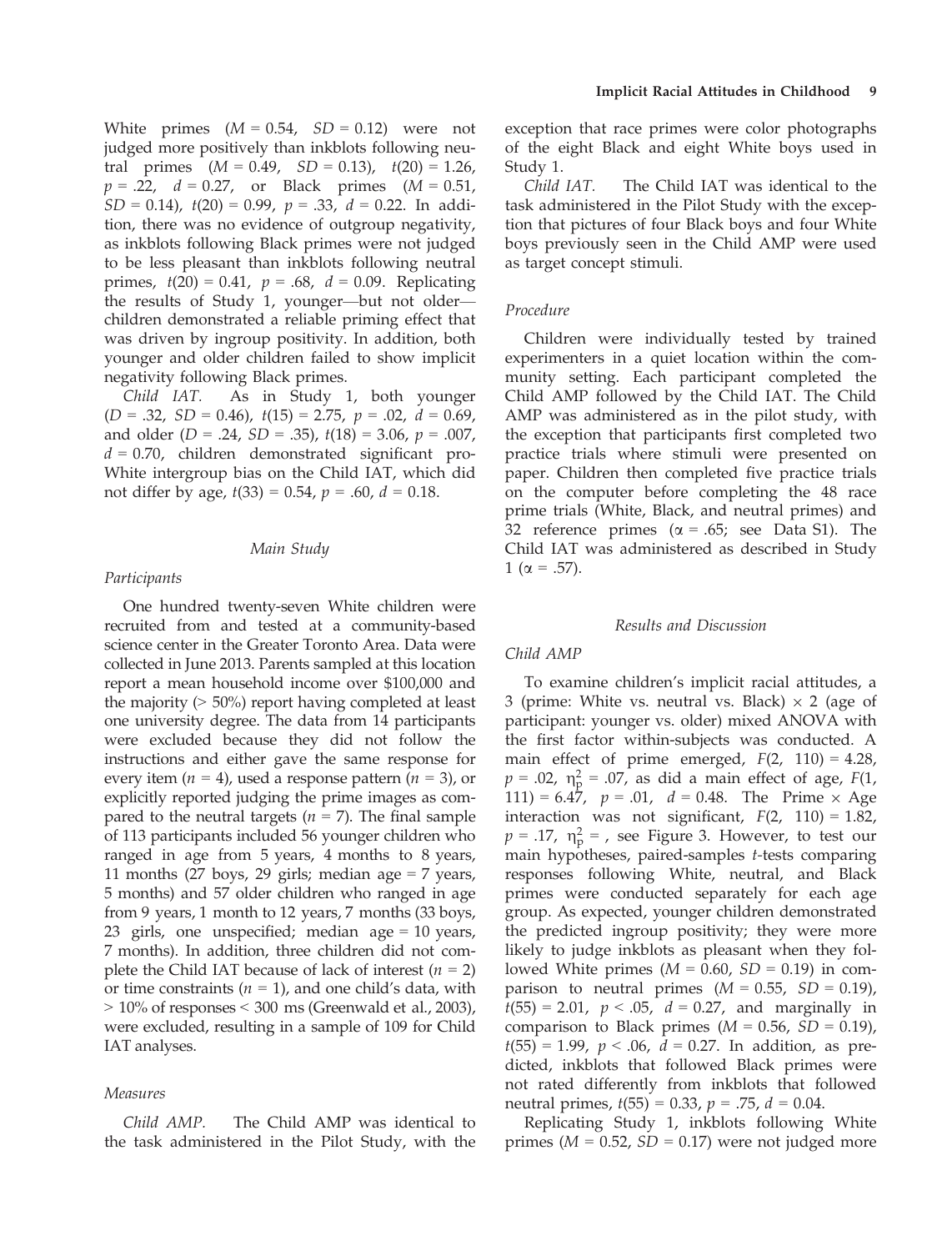positively than inkblots following Black primes  $(M = 0.53, SD = 0.13), t(56) = -0.26, p = .80,$  $d = 0.03$ , for older children. In this study, both White and Black primes resulted in more positive inkblot ratings than neutral primes  $(M =$ 0.46,  $SD = 0.17$ ) among older children,  $t(56) = 2.15$ ,  $p = .04$ ,  $d = 0.29$  and  $t(56) = 2.59$ ,  $p = .01$ ,  $d = 0.34$ , respectively.

## Child IAT

An independent-samples t-test comparing D scores (Greenwald et al., 2003) by age revealed that intergroup bias did not differ for younger and older children,  $t(107) = -1.49$ ,  $p = .14$ ,  $d = 0.29$ . Both younger  $(D = .12, SD = 0.42), t(52) = 2.17, p = .03,$  $d = 0.30$ , and older  $(D = .23, SD = 0.27)$ ,  $t(55) = 6.16$ ,  $p < .001$ ,  $d = 0.82$ , children showed a pro-White bias.





Figure 3. Proportion of pleasant responses on the child affect misattribution procedure by prime type and age group for the (a) pilot study and (b) main study in Study 2. Higher scores indicate a higher proportion of pleasant (vs. unpleasant) responses following the respective primes. Error bars represent standard error.  $\dagger p < .10. \dagger p < .05.$ 

Consistent with our main hypothesis and replicating the results of Study 1, younger children in both our pilot study and Study 2 showed implicit ingroup positivity on our exemplar measure, but no evidence of implicit outgroup negativity. In addition, older children in our pilot study showed no implicit racial preferences and, in Study 2, older children showed greater positivity following both White and Black primes, suggesting that older children's biases reflected a more global preference for social stimuli, regardless of race. Importantly, children in our sample showed no evidence of implicit outgroup negativity toward Black exemplars. In both the pilot study and Study 2, category-based pro-White versus Black bias again emerged on the Child IAT and this did not differ by age.

#### Study 3

One possible reason that we failed to find evidence of outgroup negativity in Studies 1 and 2 is that we made use of Black children, as opposed to adults, as our prime stimuli. Research suggests that Black men can be negatively stereotyped as threatening and hostile (e.g., Devine, 1989). Thus, we reasoned that if implicit negative racial attitudes have been acquired in early childhood, they should be particularly likely to be activated in response to primes depicting Black men. By contrast, if implicit outgroup negativity is acquired later in development (Degner & Wentura, 2010; Dunham et al., 2008; Nesdale, 2007), then there should be no evidence of negativity in early or late childhood in response to outgroup primes, even when the primes belong to this particularly stigmatized group. We tested this possibility in Study 3. Specifically, we selected pictures of racially prototypical Black men and White men with neutral facial expressions as our prime images. Consistent with our previous findings, we anticipated that children would show no evidence of implicit outgroup negativity on the priming measure.

By presenting adult targets in Study 3, we also had the opportunity to test a boundary condition for young children's implicit ingroup positivity, by examining whether positive affect would be activated in response to neutral White men. As noted previously, children do not always spontaneously categorize faces by race (Pauker et al., 2016) and research suggests that they may prioritize other perceptual categories or cues (e.g., emotional expression) during person perception (Degner &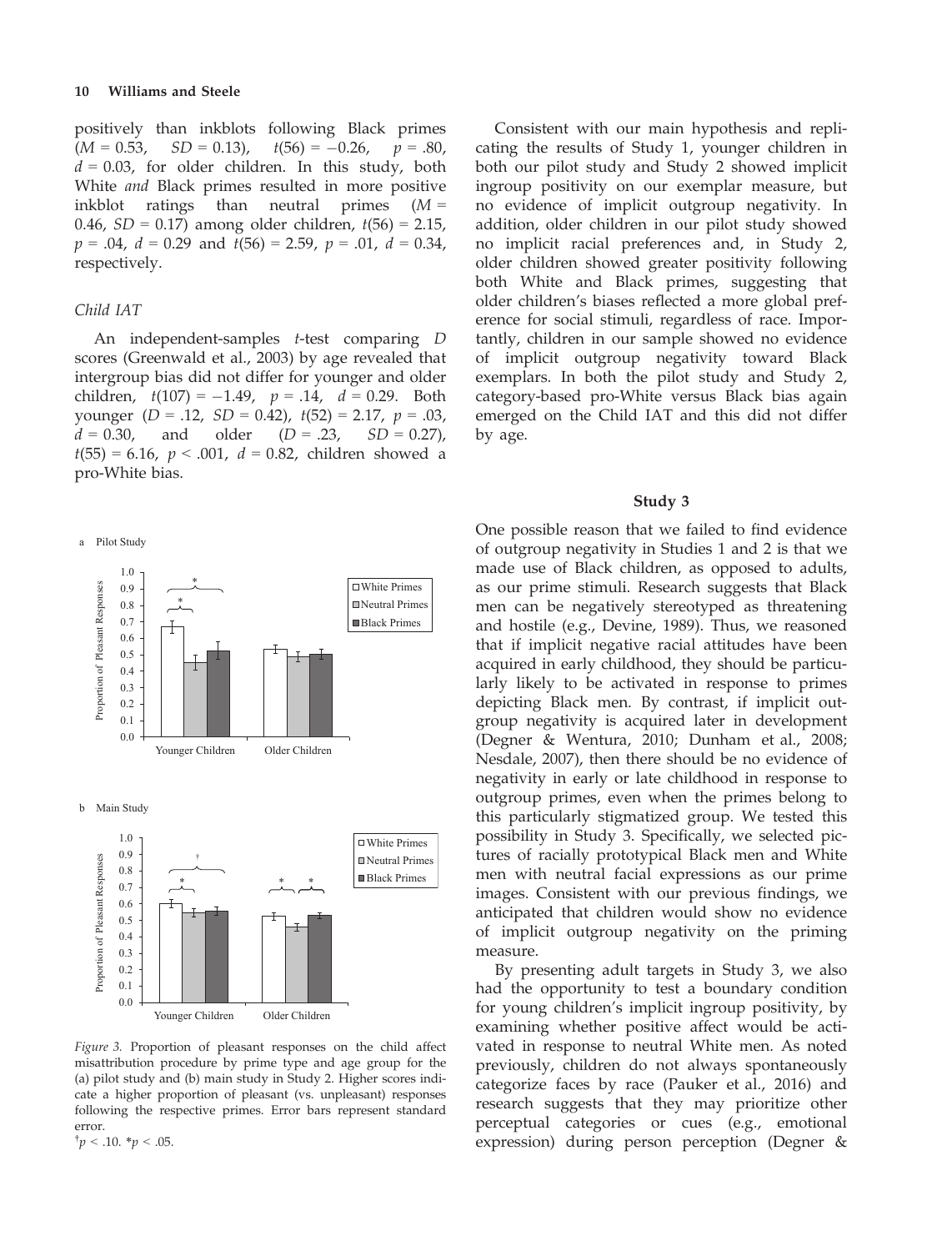Wentura, 2010; Lipman et al., 2013; Shutts, Banaji, & Spelke, 2010). Given that we were presenting adult men with neutral emotional expressions, we were able to test the possibility that both older and younger children would fail to show implicit positivity in response to these adult racial ingroup members when not required to categorize the targets by race. We made this prediction as these adult faces might appear serious or stern to children, eliciting more ambivalent affective responses to these racial ingroup exemplars, even among young children for whom race is typically quite salient (see also Steele et al., in press; Williams et al., 2016). However, we anticipated that when required to categorize these faces by race, as was the case when completing the Child IAT, racial bias would again emerge, even in response to adult men with neutral emotional expressions.

## Method

## Participants

One hundred twenty-eight White children were recruited from and tested at a community-based science center in the Greater Toronto Area. Data were collected from February to March 2013. Parents sampled at this location report a mean household income over \$100,000 and the majority (> 50%) report having completed at least one university degree. The data from 8 participants were excluded as they either gave the same response for every item  $(n = 2)$  or explicitly reported judging the prime images instead of the neutral targets ( $n = 6$ ). Furthermore, three children were unable to complete the study because of comprehension ( $n = 1$ ) or technical ( $n = 2$ ) issues. The final sample of 117 participants included 61 younger children who ranged in age from 5 to 8 years (32 boys, 29 girls; median age = 7 years) and 56 older children who ranged in age from 9 to 12 years (22 boys, 34 girls; median age  $= 10$  years). A subsample of 87 children were invited to complete the Child IAT and the responses of nine of these children were not included, either because of technical error (e.g., computer crash;  $n = 8$ ) or comprehension issues  $(n = 1)$ .

# Measures

Child AMP. The Child AMP was comparable to the measure used in Study 2, but presented pictures of adult men with neutral emotional expressions instead of boys as the race primes. In

addition, the overall length of the task was reduced; reference primes consisted of five positive and five negative images (see Data S1) and the neutral primes included five gray squares (Payne et al., 2005). Race primes were photographed faces of 10 White and 10 Black adult men with neutral expressions.

Child IAT. The Child IAT was comparable to the one described in Study 2; however, images of four Black men and four White men previously seen in the Child AMP were used as target concept stimuli (see Data S1 for more information).

# Procedure

Children were individually tested by trained experimenters in a quiet location within the community setting. Each participant completed a Child AMP followed by the Child IAT. The Child AMP was administered as in Study 2, with four minor procedural variations. First, children completed two practice trials presented on paper, followed by 10 practice trials on the computer. Second, prime images were displayed for 75 ms, followed immediately by an inkblot presented for 225 ms, and a mask that remained on the screen until a response was made. Third, participants completed 70 randomly ordered critical trials presenting 50 critical primes (White, neutral, and Black) and 20 reference primes ( $\alpha$  = .52; see Data S1). Finally, four break screens were provided throughout the task and instructions were reinforced during these breaks as necessary. Following the Child AMP, the Child IAT was administered ( $\alpha$  = .69).

# Results and Discussion

## Child AMP

A 3 (prime: White vs. neutral vs. Black)  $\times$  2 (age of participant: younger vs. older) mixed ANOVA with the first factor within-subjects revealed no main effect of prime,  $F(2, 114) = 0.58$ ,  $p = .56$ ,  $\eta_p^2$  = .002, no main effect of age of participant,  $F(1, 1, 5) = 0.35$   $n = 56$   $d = 0.11$  and No Prime  $\times$  Age 115) = 0.35,  $p = .56$ ,  $d = 0.11$ , and No Prime  $\times$  Age interaction,  $F(2, 114) = 0.06$ ,  $p = .94$ ,  $\eta_{\rm p}^2 = .001$ , see Figure 4.

Using planned comparisons to test our specific hypotheses, paired-samples  $t$  tests were conducted separately for each age group. For younger children, inkblots that followed White primes  $(M = 0.52, SD = 0.18)$  were not judged to be more pleasant than inkblots that followed neutral primes  $(M = 0.52, SD = 0.20), t(60) = 0.11, p = .91, d = 0.01,$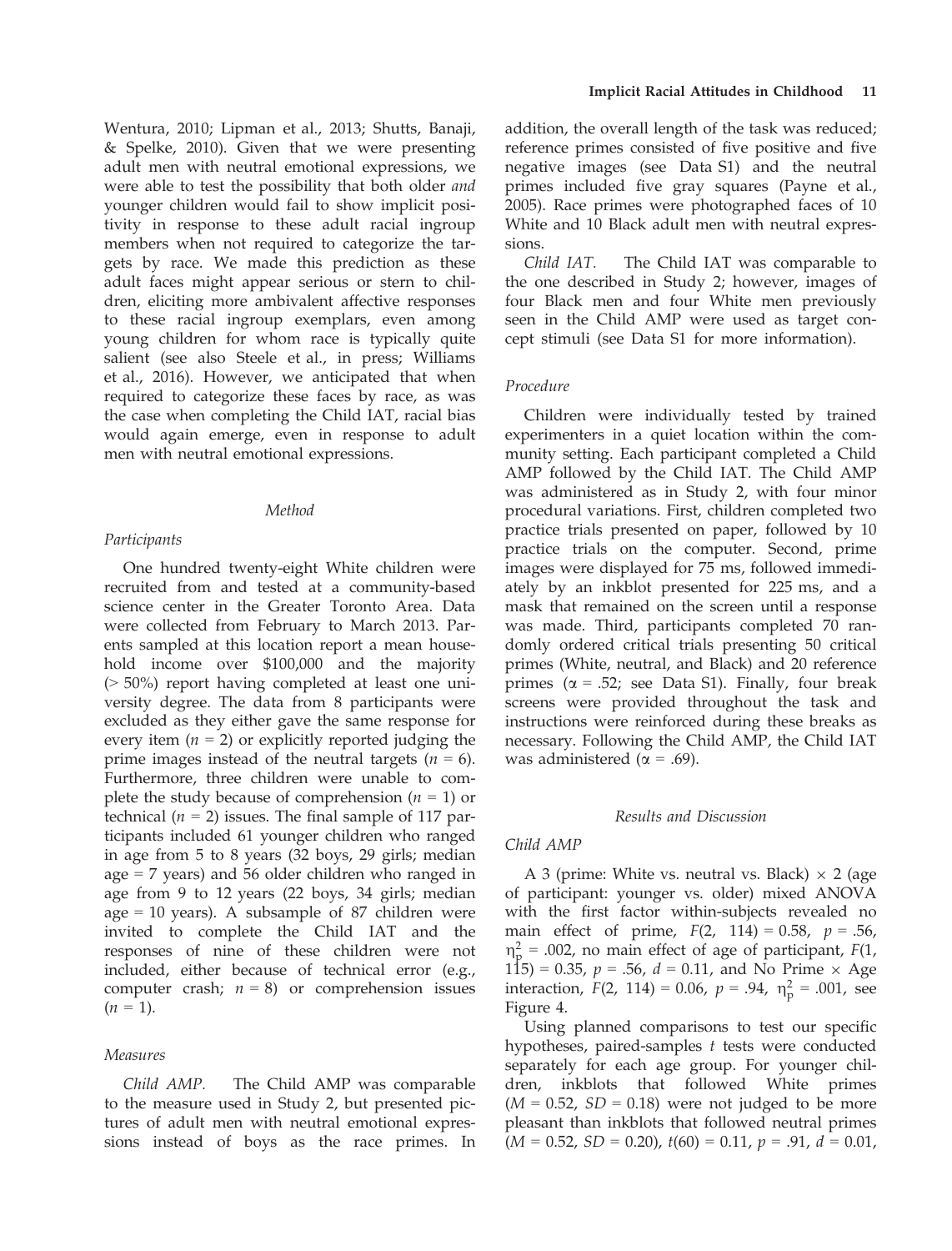

Figure 4. Proportion of pleasant responses on the child affect misattribution procedure by prime type and age group in Study 3. Higher scores indicate a higher proportion of pleasant (vs. unpleasant) responses following the respective primes. Error bars represent standard error.

or Black primes  $(M = 0.54, SD = 0.18), t(60) =$  $-0.78$ ,  $p = .44$ ,  $d = 0.10$ . When White adult men with neutral emotional expressions were used as primes, younger children no longer showed implicit positivity toward these members of their racial ingroup. In addition, younger children also showed no evidence of outgroup negativity following Black primes. Inkblots that followed Black primes were not judged to be less pleasant than inkblots that followed neutral primes,  $t(60) = 0.68$ ,  $p = .50$ ,  $d =$ 0.09.

Replicating Studies 1 and 2, the responses of older children similarly failed to reveal a priming effect. Inkblots that followed White primes  $(M = 0.50, SD = 0.21)$  were not judged to be more pleasant than inkblots that followed neutral primes  $(M = 0.51, SD = 0.21), t(55) = -0.28, p = .78, d = 0.04,$  or Black primes  $(M = 0.52, SD = 0.21),$ 0.04, or Black primes  $(M = 0.52, t(55) = -0.67, p = .50, d = 0.09.$  $t(55) = -0.67$ ,  $p = .50$ ,  $d = 0.09$ . Importantly, inkblots that followed Black primes were also not judged to be less pleasant than inkblots that followed neutral primes,  $t(55) = 0.07$ ,  $p = .95$ ,  $d < 0.01$ .

# Child IAT

As in each of the previous studies, an independent-samples  $t$  test revealed no age differences in  $D$ scores (Greenwald et al., 2003),  $t(76) = 0.54$ ,  $p = .59$ ,  $d = 0.12$ . When categorizing these men by race, both younger  $(D = .16, SD = 0.48), t(44) = 2.18,$  $p = .03$ ,  $d = 0.33$ , and older  $(D = .21, SD = 0.37)$ ,  $t(32) = 3.28$ ,  $p = .003$ ,  $d = 0.57$ , children showed a pro-White bias.

In Study 3, there was no evidence that implicit racial bias was activated by adult male primes with neutral emotional expressions. Unlike our previous findings, there was no evidence that younger children misattributed positive affect following these White racial primes. Although speculative, we anticipate that White men with neutral emotional expressions, who could be construed as looking stern or disapproving, were less likely to be categorized primarily by race and thus elicited ambivalent emotions among young children, despite their shared racial group membership. In addition, consistent with the possibility that outgroup negativity is acquired later in development (Degner & Wentura, 2010; Dunham et al., 2008; Nesdale, 2007), Black adult male primes did not elicit implicit outgroup negativity. By contrast, when racial categories were made salient and task-relevant on the Child IAT, intergroup bias emerged early and did not differ by participant age. Thus, in the absence of racial categorization, adult exemplars with neutral emotional expressions did not spontaneously activate race-based affective responses (Degner & Wentura, 2010; Livingston & Brewer, 2002; Olson & Fazio, 2003).

# General Discussion

The goal of the current research was to increase our understanding of children's implicit racial attitudes. Across three main studies, we provide evidence that, for White children, implicit positivity toward racial ingroup exemplars is activated and applied early in development (Dunham et al., 2008). Young children were faster to identify positive targets (Study 1) and were more likely to judge neutral inkblots as pleasant (Study 2) when they followed White child primes. When presented with sameaged racial ingroup members, positive affect was spontaneously activated (Studies 1 and 2). In Study 3, we also found a boundary condition of this implicit ingroup positivity. White men with neutral emotional expressions, who might have appeared stern or disapproving, did not activate race-based positivity among young children.

Recent theorizing on the early emergence of implicit racial attitudes has suggested that implicit intergroup biases reflect "rapidly emerging implicit preferences for ingroups and dominant groups" (Dunham et al., 2008, p. 248). Data in support of this possibility have come from studies that make use of the IAT, a measure designed to assess attitudes toward categories (Greenwald et al., 2003). In order to complete this task, children are required to categorize people by race, something that they might not always do spontaneously during person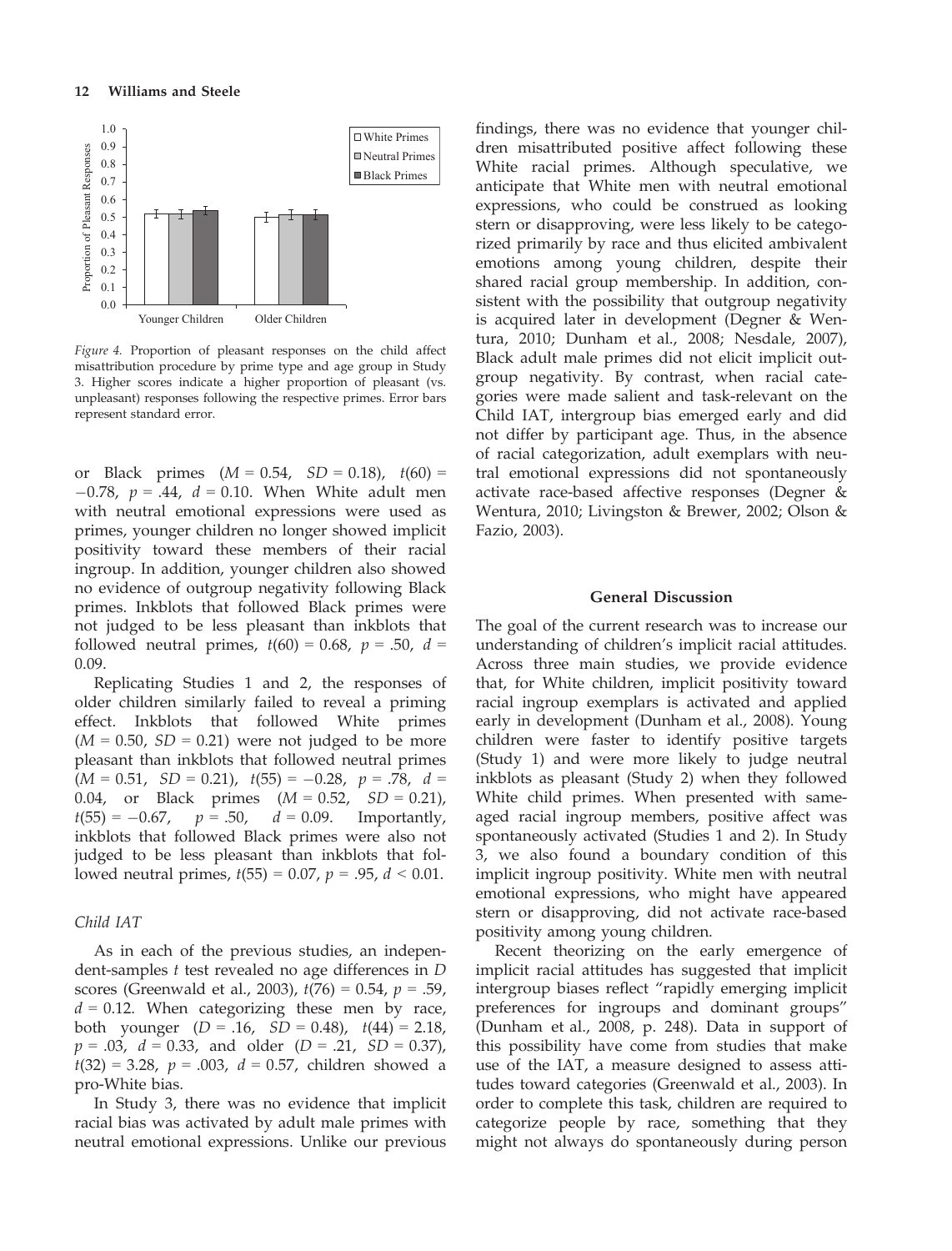perception (Pauker et al., 2016). By using different measures of implicit attitudes, in the current studies we provide evidence that, for White children, positive affect can be spontaneously activated by racial ingroup exemplars in early childhood, even when the task does not require that they categorize these exemplars by race.

What is perhaps more interesting is that for older children, positivity in response to racial ingroup members was not consistently activated and applied. This finding is consistent with theorizing suggesting that older children rely less on perceptual cues and instead focus on individual characteristics, such as shared interests, to determine ingroup and outgroup membership (Aboud, 2008). It is possible that as a consequence of this shift in attention, implicit positivity in response to racial ingroup members may wane in late childhood as children better appreciate differences within groups and increasingly focus on attributes other than race to define their ingroups. Although additional research is needed to further elucidate the relation between social categorization and implicit attitudes across development, this possible developmental trajectory is consistent with the results of research by Degner and Wentura (2010) who found age-related differences in the activation of racial prejudice in response to outgroup members. Across four studies, these researchers similarly found no evidence of racial biases on priming measures in late childhood (9–11 years), unless racial categories were made salient and taskrelevant.

In addition, across our three studies and two different priming measures, we found little evidence that negativity was spontaneously activated by racial outgroup members in either early (5–8 years) or late (9–12 years) childhood. Even Black men with neutral emotional expressions did not spontaneously elicit negative implicit race-based evaluations. However, across each study, these same children showed implicit intergroup pro-White versus Black bias on the category-based Child IAT and, as with previous findings, the magnitude of bias did not differ by age. The finding of bias on the Child IAT eliminates the possibility that our samples were implicitly unbiased. Instead, this finding is consistent with theorizing suggesting that implicit intergroup biases in childhood are driven largely by implicit positivity toward ingroups and high-status groups (Dunham et al., 2008), and further suggests that children may not show similar affective responses when presented with racial exemplars.

# The Developmental Trajectories of Implicit Ingroup and Outgroup Attitudes

Theory and research has suggested that implicit intergroup attitudes emerge early in life at levels that are comparable to that of adults (Baron & Banaji, 2006; Dunham et al., 2008). This position challenged earlier assumptions that implicit racial attitudes are acquired later in development and suggest instead that "prolonged exposure to environmental information is not a necessary condition for the formation of implicit intergroup evaluations" (Dunham et al., 2008, p. 249). The results of the present research are consistent with this initial theorizing. Across three studies, we found similar evidence of implicit pro-White bias on a categorybased measure among White children in both early and late childhood.

However, the current results provide the opportunity for some additional consideration about the nature of implicit intergroup attitudes and the conditions under which they are likely to occur. When presented with racial exemplars, only young children showed implicit intergroup biases, and these arose from implicit ingroup positivity and not outgroup negativity. By contrast, older children showed no evidence of implicit racial bias following ingroup or outgroup primes. Despite these agerelated differences, we found stable implicit intergroup bias favoring the White racial ingroup on our category-based measure. To account for the discrepant trajectories of bias on category-based and priming measures with older children and adolescents, Degner and Wentura (2010) interpreted their results as providing evidence of "two different yet complementary developmental components of automatic prejudice in childhood and adolescence: An early onset of category-based prejudice automatization and a later onset of exemplar-based prejudice automatization" (p. 372).

Consistent with this possibility, we found evidence of bias on our category-based implicit measure of racial attitudes among young children. However, we found limited evidence of negativity toward outgroup exemplars in early or late childhood. We believe that these findings suggest two complementary developmental components of implicit intergroup attitudes that include implicit ingroup positivity, which is rapidly internalized during early childhood when children are oriented toward perceptually based group differences and are highly sociocentric, and outgroup negativity that can be acquired later in development (Aboud, 2008; Degner & Wentura, 2010; Nesdale, 2007).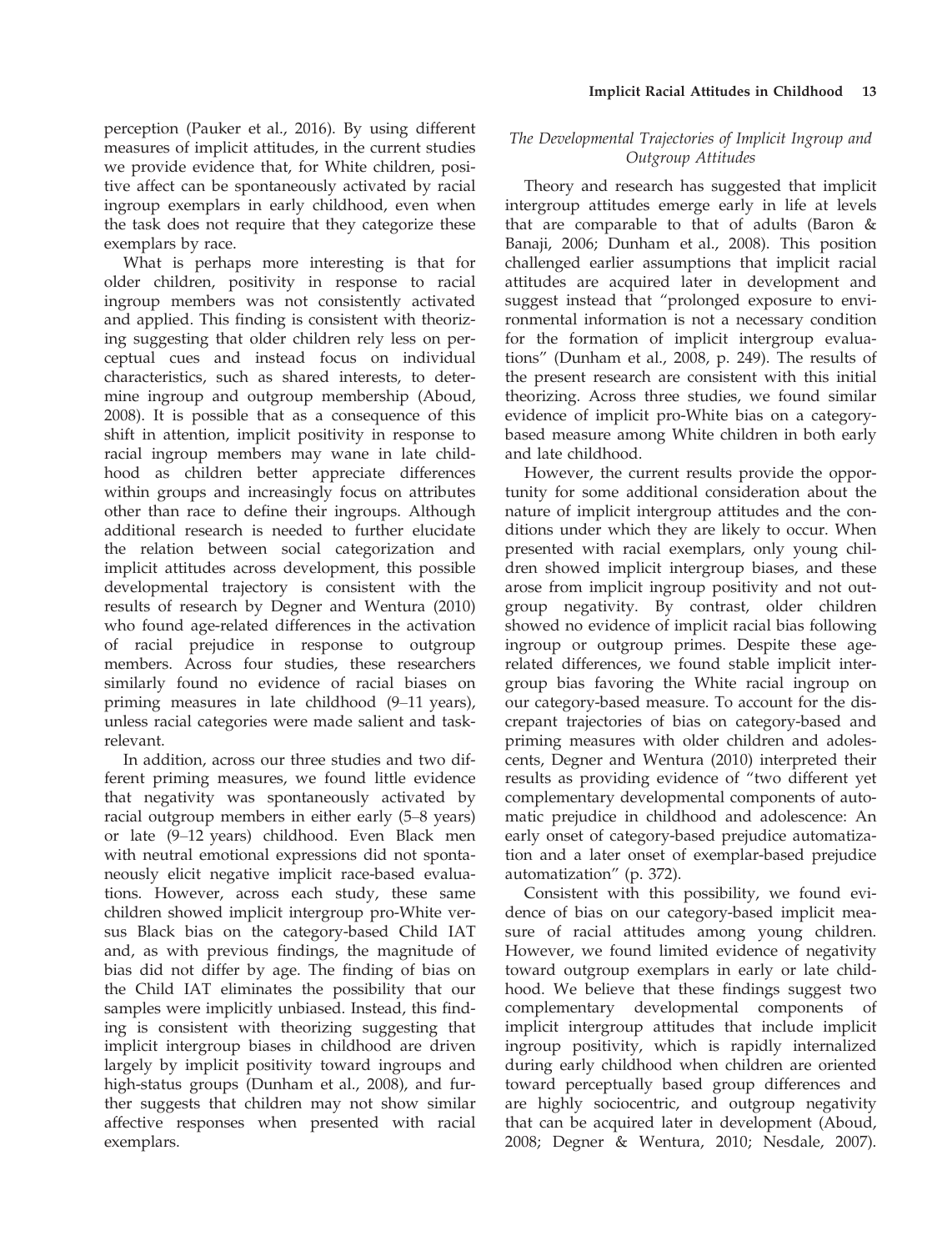These findings also suggest that implicit intergroup attitudes are particularly likely to be activated in contexts and/or on measures which encourage children to construe others in terms of their race (see also Degner & Wentura, 2010).

If implicit ingroup positivity is acquired in early childhood and implicit intergroup attitudes are apparent on a category-based measure in late childhood, why then did our 9- to 12-year-old children not show implicit ingroup positivity on the priming measure? As noted earlier, we believe that this is largely due to children's decreased reliance on perceptual distinctions, such as race, as a spontaneous basis for social categorization and evaluation at this age (e.g., Aboud, 2008). When presented with racially prototypical primes, there are a host of ways that a child might spontaneously categorize the prime, and categorization by race is not inevitable (Gilbert & Hixon, 1991; Livingston & Brewer, 2002; Macrae et al., 1995). On a category-based measure like the IAT, which requires children to categorize by race in order to successfully complete the task, we expected and found implicit intergroup biases of a magnitude similar to previous studies with older children (Baron & Banaji, 2006; Rutland et al., 2005). However, as outlined in Figure 1, when presented with racial primes, racial biases should only be activated and applied if primes are categorized by race, and race-based associations are sufficiently well reinforced that they will be spontaneously activated by this categorization. Although speculative, our data suggest that when participants are not specifically required to categorize exemplars by race, implicit intergroup attitudes may follow a U-shape function—emerging early in childhood during a period of sociocentrism and focus on perceptual group distinctions, waning during middle childhood when reliance on perceptual distinctions such as race decreases, and reemerging in early adolescence and adulthood, when a there is greater focus on understanding the significance of one's social identities (Aboud, 2008; Nesdale, 2007). Future longitudinal research will be needed to determine whether, and for whom (e.g., majority vs. minority group members) this is the case, and whether young children's implicit ingroup positivity reflects intergroup processes or simply a preference for what is familiar (Zajonc, 1968).

The importance of race salience and racial categorization is highlighted in theorizing by Bigler and Liben (2007) who focus on the early acquisition and development of intergroup attitudes. According to their developmental intergroup theory, racial

stereotypes and biases will develop when (a) race is seen as psychologically salient, (b) children begin to categorize others using this psychologically meaningful dimension, and (c) children begin to attach meaning to psychologically salient groups. It is interesting to consider how these core processes might be relevant not only to the acquisition of stereotypes and prejudice but also to the activation of stereotypes and prejudice. Our research suggests that implicit racial biases will be activated and applied when race is psychologically or contextually salient, leading targets to be categorized by race, and when racial attitudes have been acquired. In this article, we suggest that developmental processes can influence children's tendency to categorize exemplars primarily by race as well as the likelihood that they have acquired positive or negative attitudes toward the members of specific racial groups. However, similar to theorizing by Bigler and Liben (2007), we believe that additional factors, both internal and external to a child, can affect children's tendency to chronically use race as a psychological meaningful basis for categorization and the likelihood that they have acquired consistent positive or negative attitudes toward members of a racial group that can be automatically activated. Delineating these conditions both empirically and theoretically will be an important avenue for future research.

# Limitations and Future Directions

Although this research provides additional insight into the emergence of implicit racial attitudes in childhood, the findings are limited in several ways. The cross-sectional design of these and other studies limit our ability to develop a more comprehensive model of children's implicit racial attitudes. In addition, the current research focused exclusively on the racial attitudes of White children in one specific racially diverse cultural context (Toronto, Canada) toward their majority racial ingroup and one specific minority racial outgroup. Future longitudinal research, with larger sample sizes, more diverse samples, and novel measures will be needed to better understand the early development of implicit racial attitudes among both majority and minority children (see Dunham et al., 2006; Gonzalez, Steele, & Baron, 2017; Newheiser & Olson, 2012).

More research is also needed to better determine the universality of these effects among majority children in different cultural contexts (e.g., Pauker et al., 2016). Based on the current research alone, it cannot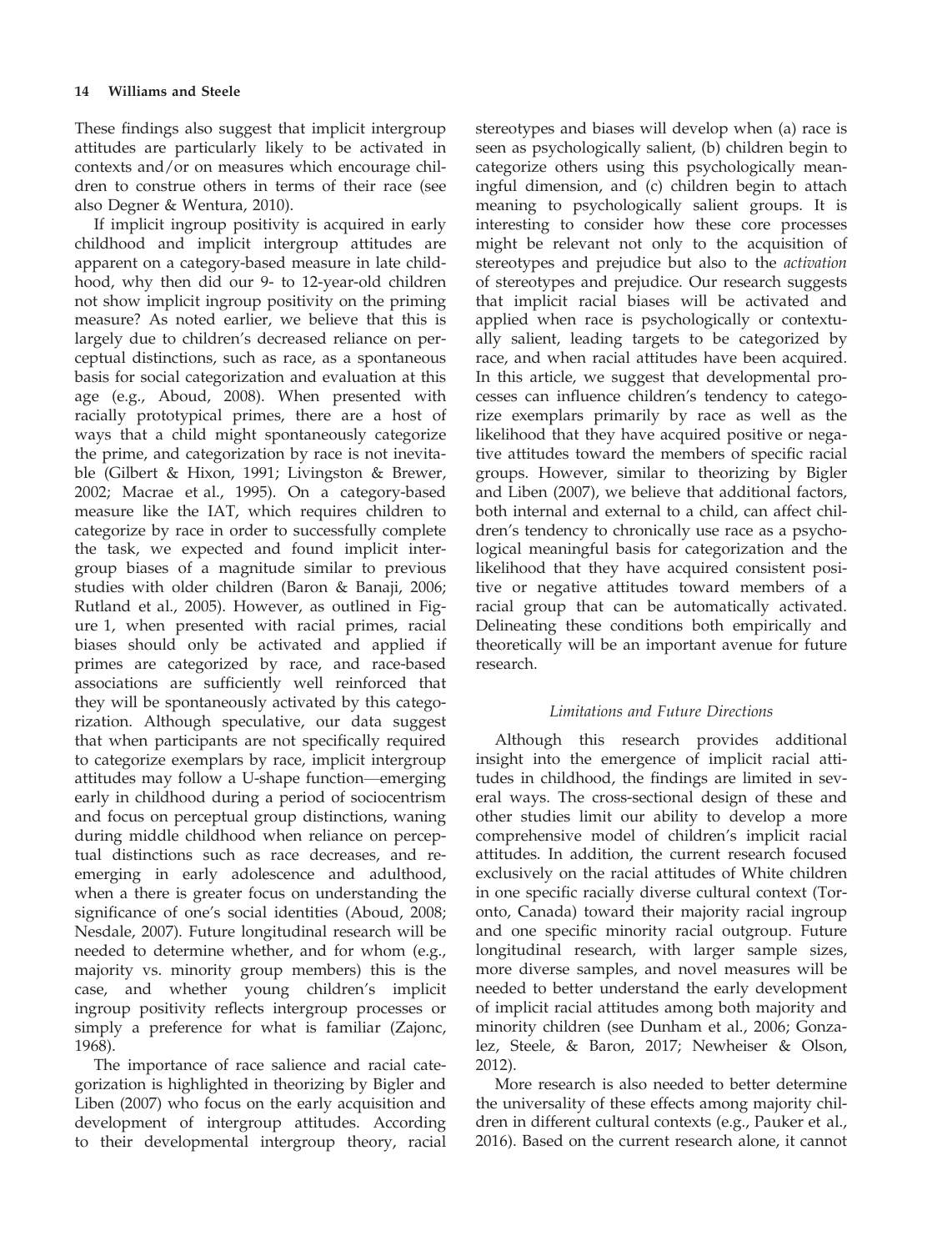be determined whether children could show implicit racial or ethnic negativity during early and middle childhood in communities with social norms that accept or encourage racial and ethnic prejudice, and this is an important avenue for future research. Although we argue that our effects are driven primarily by developmental processes, including ingroup favoritism in early childhood and a shift from perceptual to cognitive-based processing in late childhood, we cannot rule out the possibility that in other cultural and historical contexts, racial exemplars from stigmatized outgroups could activate negativity earlier in development. Start of new paragraph here.

Through future research it will also be important to examine which, if any, of these implicit racial attitudes best predicts intergroup behavior. Based on these findings, it would be premature to conclude that implicit ingroup preferences alone do not result in some forms of negative behavior toward the outgroup (Allport, 1954/1979; Brewer, 1999), as biased intergroup attitudes and behavior can arise from ingroup positivity. As such, future research should aim to identify the conditions under which implicit racial attitudes predict intergroup behavior during childhood, as has been done with adults (Greenwald et al., 2009).

Finally, while these findings might seem to suggest that adults should discourage children from attending to racial group membership, some caution must be taken with this approach. There is research to suggest that non-Black children are less likely to identify and report racial discrimination after being exposed to colorblind messaging, as opposed to diversity valuing messaging (Apfelbaum, Pauker, Sommers, & Ambady, 2010). Consistent with these findings, we anticipate that diversity valuing messaging, combined with conversations that serve to challenge children's stereotypes and essentialist thinking (Gelman, 2003), will help to decrease implicit racial biases, and this is an important avenue for future research. This might be particularly true in cultural contexts where the explicit use of racial labels and/or de facto segregation increase the probability that race becomes psychologically salient to children (Bigler & Liben, 2007) and that negative attitudes toward the outgroup are reinforced.

In summary, using a similar age group in a different cultural context and with a new measure, we have replicated previous research demonstrating a lack of implicit racial bias among older children on exemplar-based priming measures (Degner & Wentura, 2010). We also provide preliminary evidence

that on these priming measures, intergroup biases emerge among younger children in the form of ingroup positivity but not outgroup negativity. It is worth noting that when children were asked to categorize others by race, both younger and older children demonstrated intergroup biases that emerged early and remained stable across development. Taken together, these findings highlight the importance of using exemplar-based priming tasks, in addition to existing category-based measures, in order to gain additional insight into children's implicit attitudes.

## References

- Aboud, F. E. (1988). Children and prejudice. Oxford, UK: Basil Blackwell.
- Aboud, F. E. (2008). A social-cognitive developmental theory of prejudice. In S. M. Quintana & C. McKown (Eds.), Handbook of race, racism, and the developing child (pp. 55–71). Hoboken, NJ: Wiley.
- Allport. (1979). The nature of prejudice. New York, NY: Perseus Books. (Original work published 1954)
- Apfelbaum, E. P., Pauker, K., Sommers, S. R., & Ambady, N. (2010). In blind pursuit of racial equality? Psychological Science, 21, 1587–1592. [https://doi.org/10.1177/](https://doi.org/10.1177/0956797610384741) [0956797610384741](https://doi.org/10.1177/0956797610384741)
- Baron, A. S. (2015). Constraints on the development of implicit intergroup attitudes. Child Development Perspectives, 9(1), 50–54.<https://doi.org/10.1111/cdep.12105>
- Baron, A. S., & Banaji, M. R. (2006). The development of implicit attitudes: Evidence of race evaluations from ages 6 and 10 and adulthood. Psychological Science, 17, 53–58.<https://doi.org/10.1111/j.1467-9280.2005.01664.x>
- Bigler, R. S., & Liben, L. S. (2007). Developmental intergroup theory. Current Directions in Psychological Science, 16, 162–166. [https://doi.org/10.1111/j.1467-8721.2007.](https://doi.org/10.1111/j.1467-8721.2007.00496.x) [00496.x](https://doi.org/10.1111/j.1467-8721.2007.00496.x)
- Bosson, J. K., Swann, W. B., & Pennebaker, J. W. (2000). Stalking the perfect measure of implicit self-esteem: The blind men and the elephant revisited? Journal of Personality and Social Psychology, 79, 631–643. [https://doi.org/](https://doi.org/10.1037//0022-3514.79.4.631) [10.1037//0022-3514.79.4.631](https://doi.org/10.1037//0022-3514.79.4.631)
- Brewer, M. B. (1999). The psychology of prejudice: Ingroup love or outgroup hate? Journal of Social Issues, 55, 429–444.<https://doi.org/10.1111/0022-4537.00126>
- Cameron, J. A., Alvarez, J. M., Ruble, D. N., & Fuligni, A. J. (2001). Children's lay theories about ingroups and outgroups: Reconceptualizing research on prejudice. Personality and Social Psychology Review, 5, 118–128. [https://doi.org/10.1207/S15327959PSPR0502\\_3](https://doi.org/10.1207/S15327959PSPR0502_3)
- Cameron, C. D., Brown-Iannuzzi, J. L., & Payne, B. K. (2012). Sequential priming measures of implicit social cognition: A meta-analysis of associations with behavior and explicit attitudes. Personality and Social Psychology Review, 16, 330–350. [https://doi.org/10.1177/](https://doi.org/10.1177/1088868312440047) [1088868312440047](https://doi.org/10.1177/1088868312440047)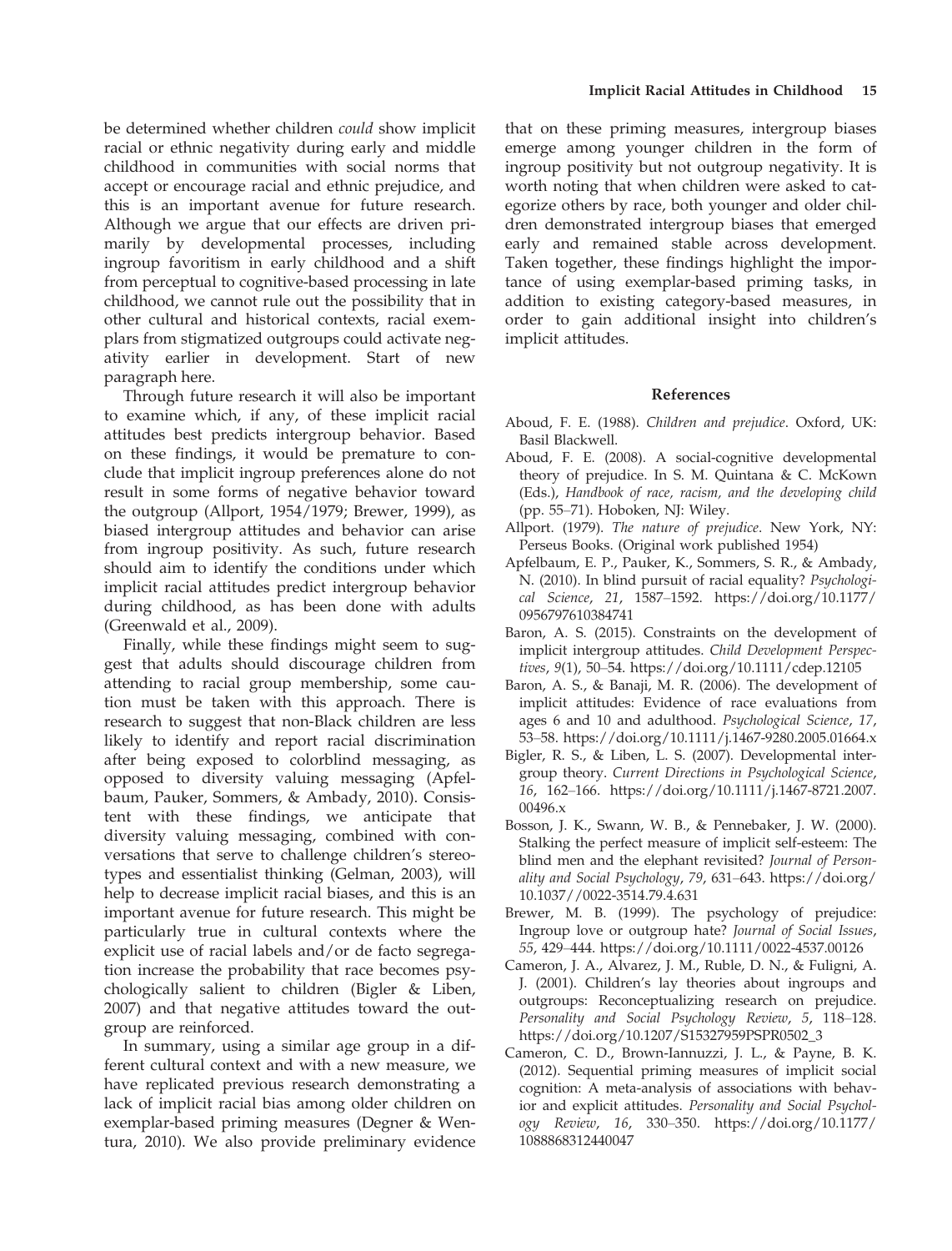## 16 Williams and Steele

- Cunningham, W. A., Preacher, K. J., & Banaji, M. R. (2001). Implicit attitude measures: Consistency, stability, and convergent validity. Psychological Science, 12, 163–170.<https://doi.org/10/1111/1467-9280.00328>
- Degner, J., & Wentura, D. (2010). Automatic activation of prejudice in children and adolescents. Journal of Personality and Social Psychology, 98, 356–374. [https://doi.org/](https://doi.org/10.1037/a0017993) [10.1037/a0017993](https://doi.org/10.1037/a0017993)
- Devine, P. G. (1989). Stereotypes and prejudice: Their automatic and controlled components. Journal of Personality and Social Psychology, 56, 5–18. [https://doi.org/10.](https://doi.org/10.1037/0022-3514-56.1.5) [1037/0022-3514-56.1.5](https://doi.org/10.1037/0022-3514-56.1.5)
- Dunham, Y., Baron, A. S., & Banaji, M. R. (2006). From American city to Japanese village: A cross-cultural investigation of implicit race attitudes. Child Development, 77, 1268–1281. doi:[10.1111/j.1467-8624.2006.00933.](https://doi.org/10.1111/j.1467-8624.2006.00933.x) [x](https://doi.org/10.1111/j.1467-8624.2006.00933.x).
- Dunham, Y., Baron, A. S., & Banaji, M. R. (2008). The development of implicit intergroup cognition. Trends in Cognitive Sciences, 12, 248–253. [https://doi.org/10.](https://doi.org/10.1016/j.tics.2008.04.006) [1016/j.tics.2008.04.006](https://doi.org/10.1016/j.tics.2008.04.006)
- Dunham, Y., Chen, E. E., & Banaji, M. R. (2013). Two signatures of implicit intergroup attitudes: Developmental invariance and early enculturation. Psychological Science, 24, 860–868.<https://doi.org/10.1177/095679761246081>
- Eberhardt, J. L., Goff, P. A., Purdie, V. J., & Davies, P. G. (2004). Seeing black: Race, crime, and visual processing. Journal of Personality and Social Psychology, 87, 876. <https://doi.org/0.1037/0022-3514.87.6.876>
- Fazio, R. H., Jackson, J. R., Dunton, B. C., & Williams, C. J. (1995). Variability in automatic activation as an unobtrusive measure of racial attitudes: A bona fide pipeline? Journal of Personality and Social Psychology, 69, 1013–1027. [https://doi.org/10.1037/0022-3514.69.6.](https://doi.org/10.1037/0022-3514.69.6.1013) [1013](https://doi.org/10.1037/0022-3514.69.6.1013)
- Gawronski, B., & De Houwer, J. (2014). Implicit measures in social and personality psychology. In H. T. Reis & C. M. Judd (Eds.), Handbook of research methods in social and personality psychology (2nd ed., pp. 283–310). New York, NY: Cambridge Press.
- Gelman, S. A. (2003). The essential child. New York, NY: Oxford University Press. [https://doi.org/10.1093/ac](https://doi.org/10.1093/acprof:oso/9780195154061.001.0001) [prof:oso/9780195154061.001.0001](https://doi.org/10.1093/acprof:oso/9780195154061.001.0001)
- Gilbert, D. T., & Hixon, J. G. (1991). The trouble of thinking: Activation and application of stereotypic beliefs. Journal of Personality and Social Psychology, 60, 509. <https://doi.org/10.1037/0022-3514.60.4.509>
- Gonzalez, A. M., Steele, J. R., & Baron, A. S. (2017). Reducing children's implicit racial bias through exposure to positive outgroup exemplars. Child Development, 88, 123–130.<https://doi.org/10.111/cdev.12582>
- Govorun, O., & Payne, B. K. (2006). Ego-depletion and prejudice: Separating automatic and controlled components. Social Cognition, 24, 111–136. [https://doi.org/10.](https://doi.org/10.1521/soco.2006.24.2.111) [1521/soco.2006.24.2.111](https://doi.org/10.1521/soco.2006.24.2.111)
- Greenwald, A. G., Nosek, B. A., & Banaji, M. R. (2003). Understanding and using the implicit association test: I. An improved scoring algorithm. Journal of Personality

and Social Psychology, 85, 197–216. [https://doi.org/10.](https://doi.org/10.1037/0022-3514.85.2.197) [1037/0022-3514.85.2.197](https://doi.org/10.1037/0022-3514.85.2.197)

- Greenwald, A. G., Poehlman, T. A., Uhlmann, E., & Banaji, M. R. (2009). Understanding and using the implicit association test: III. Meta-analysis of predictive validity. Journal of Personality and Social Psychology, 97, 17–41.<https://doi.org/10.1037/a0015575>
- Kawakami, K., Dunn, E., Karmali, F., & Dovidio, J. F. (2014). Mispredicting affective and behavioral responses to racism. Science, 323, 276–278. [https://doi.org/10.](https://doi.org/10.1126/science.1164951) [1126/science.1164951](https://doi.org/10.1126/science.1164951)
- Lang, P. J., Bradley, M. M., & Cuthbert, B. N. (2008). International affective picture system (IAPS): Affective ratings of pictures and instruction manual. Tech. Rep. A-8. University of Florida, Gainesville, FL.
- Lipman, C., Steele, J. R., & Williams, A. (2013). The effect of person construal on children's implicit racial attitudes. Paper presented at the fourth Implicit Bias, Philosophy, and Psychology conference, Sheffield, UK.
- Livingston, R. W., & Brewer, M. B. (2002). What are we really priming? Cue-based verses category-based processing of facial stimuli. Journal of Personality and Social Psychology, 82, 5–18. [https://doi.org/10.1037/0022-](https://doi.org/10.1037/0022-3514.82.1.5) [3514.82.1.5](https://doi.org/10.1037/0022-3514.82.1.5)
- Macrae, C. N., Bodenhausen, G. V., & Milne, A. B. (1995). The dissection of selection in person perception: Inhibitory processes in social stereotyping. Journal of Personality and Social Psychology, 69, 397. [https://doi.org/10.](https://doi.org/10.1037/0022-3514.69.3.397) [1037/0022-3514.69.3.397](https://doi.org/10.1037/0022-3514.69.3.397)
- Mitchell, J. P., Nosek, B. A., & Banaji, M. R. (2003). Contextual variations in implicit evaluation. Journal of Experimental Psychology: General, 132, 455. [https://doi.](https://doi.org/10.1037/0096-3445.132.3.455) [org/10.1037/0096-3445.132.3.455](https://doi.org/10.1037/0096-3445.132.3.455)
- Nesdale, D. (2007). The development of ethnic prejudice in early childhood. In O. Saracho & B. Spodek (Eds.), Contemporary perspectives on socialization and social development in early childhood education (pp. 213–240). Charlotte, NC: Information Age.
- Newheiser, A., & Olson, K. R. (2012). White and Black American children's implicit intergroup bias. Journal of Experimental Social Psychology, 48, 264–270. [https://doi.](https://doi.org/10.1016/j.jesp.2011.08.011) [org/10.1016/j.jesp.2011.08.011](https://doi.org/10.1016/j.jesp.2011.08.011)
- Nosek, B. A., Hawkins, C. B., & Frazier, R. S. (2011). Implicit social cognition: From measures to mechanisms. Trends in Cognitive Sciences, 15, 152–159. <https://doi.org/10/1016/j.tics.2011.01.005>
- Olson, M. A., & Fazio, R. H. (2003). Relations between implicit measures of prejudice: What are we measuring? Psychological Science, 14, 636–639. [https://doi.org/](https://doi.org/10.1046/j.0956-7976.2003.psci_1477.x) [10.1046/j.0956-7976.2003.psci\\_1477.x](https://doi.org/10.1046/j.0956-7976.2003.psci_1477.x)
- Oswald, F., Mitchell, G., Blanton, H., Jaccard, J., & Tetlock, P. E. (2013). Predicting ethnic and racial discrimination: A meta-analysis of IAT criterion studies. Journal of Personality and Social Psychology, 105, 171–192. <https://doi.org/10.1037/a0032734>
- Pauker, K., Williams, A., & Steele, J. R. (2016). Racial categorization in context. Child Development Perspectives, 10, 33–38.<https://doi.org/10.1111/cdep.12155>